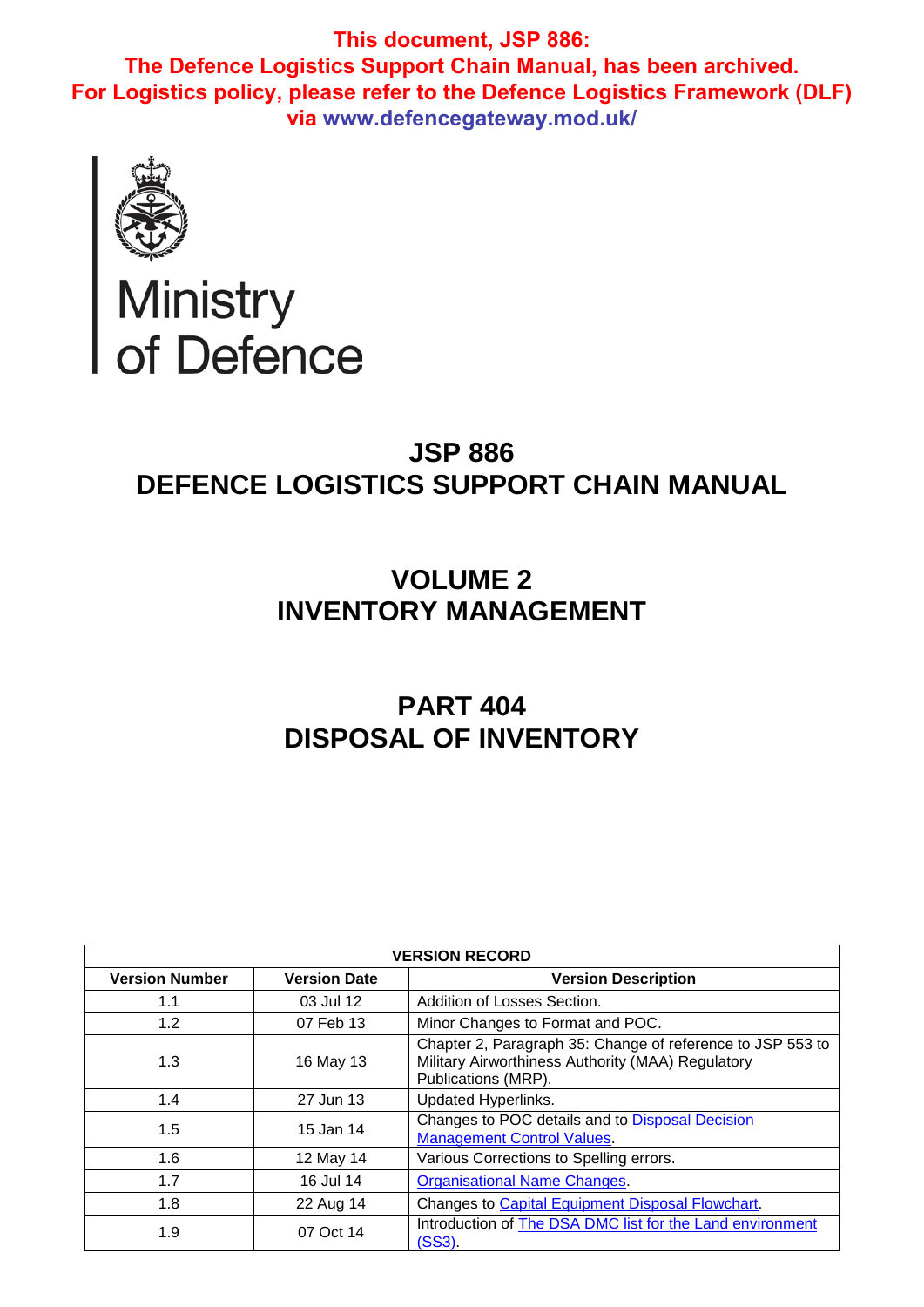#### **Contents**

| DUTY HOLDER FOR SAFETY AND ENVIRONMENTAL PROTECTION RESPONSIBILITIES  15 |  |
|--------------------------------------------------------------------------|--|
|                                                                          |  |
|                                                                          |  |
|                                                                          |  |
|                                                                          |  |
|                                                                          |  |
|                                                                          |  |
|                                                                          |  |
|                                                                          |  |
|                                                                          |  |
|                                                                          |  |
|                                                                          |  |
|                                                                          |  |
|                                                                          |  |
|                                                                          |  |
|                                                                          |  |
|                                                                          |  |
|                                                                          |  |
|                                                                          |  |
|                                                                          |  |
|                                                                          |  |
|                                                                          |  |
|                                                                          |  |
|                                                                          |  |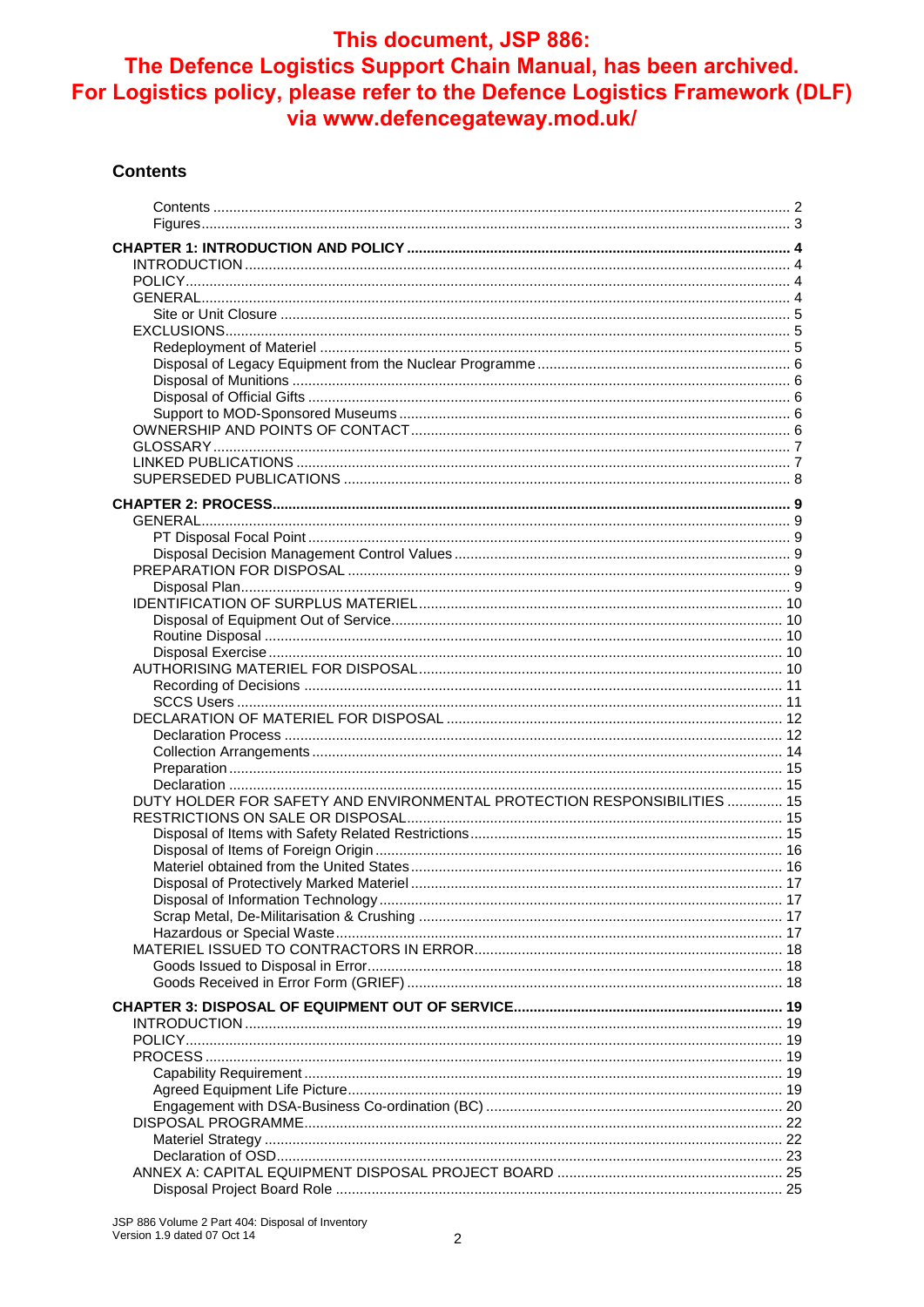## This document, JSP 886:

## The Defence Logistics Support Chain Manual, has been archived. For Logistics policy, please refer to the Defence Logistics Framework (DLF) via www.defencegateway.mod.uk/

| CHAPTER 6: FINANCIAL ACCOUNTING FOR THE DISPOSAL OF SURPLUS MATERIEL 33 |  |
|-------------------------------------------------------------------------|--|
|                                                                         |  |
|                                                                         |  |
|                                                                         |  |
|                                                                         |  |
|                                                                         |  |
|                                                                         |  |
|                                                                         |  |
|                                                                         |  |
|                                                                         |  |
|                                                                         |  |
|                                                                         |  |

#### **Figures**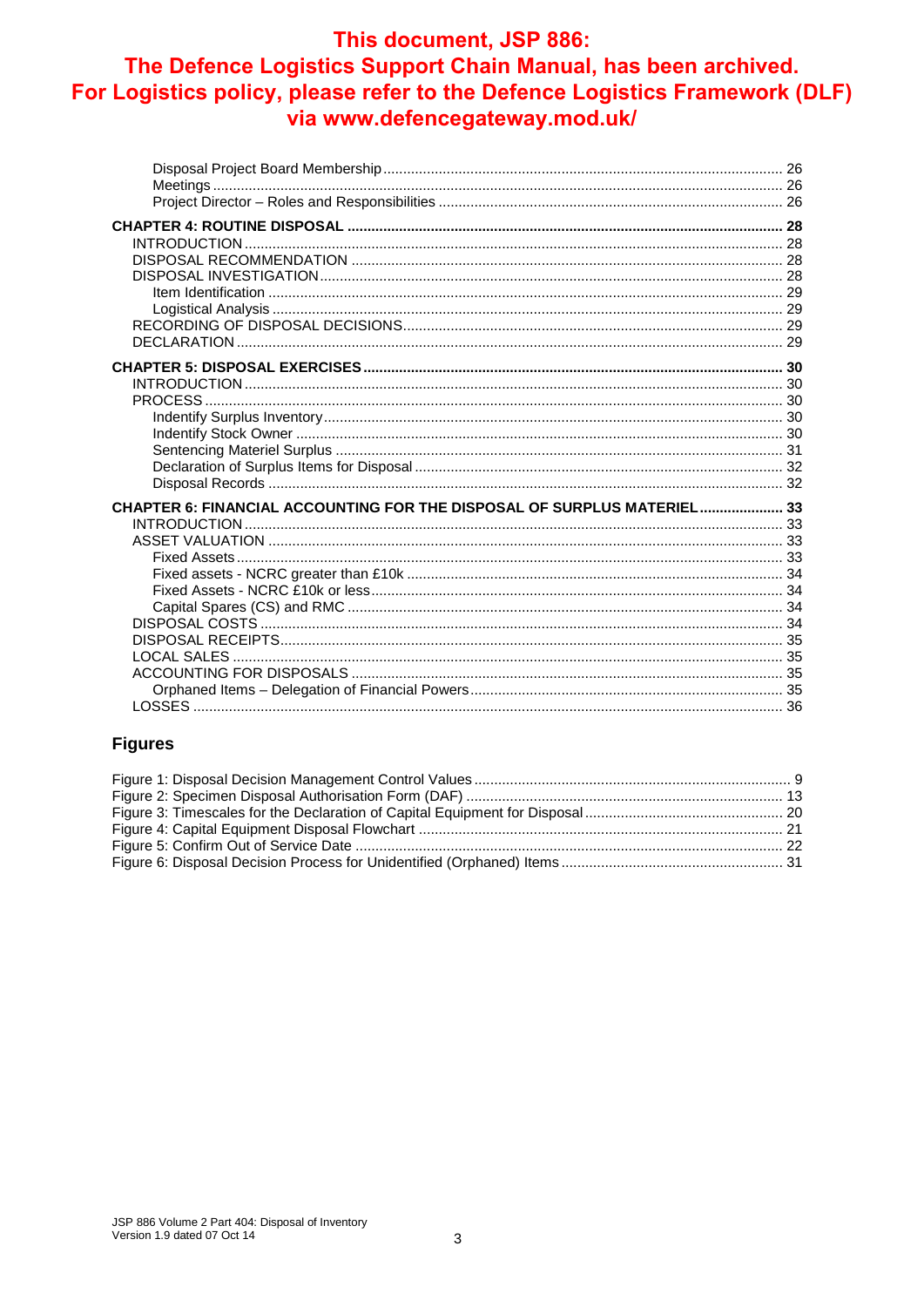## **CHAPTER 1: INTRODUCTION AND POLICY**

#### **INTRODUCTION**

1. This is the policy and process for the identification and disposal of MOD surplus materiel, including Non-Current assets (NCA) such as Capital Equipment, managed by Project Teams (PTs). The policy is the responsibility of Dir IM and is jointly managed by:

a. **DES IMOC SCP.** DES IMOC SCP is responsible for Inventory Management policy and process including that for the identification of surplus materiel.

b. **LCS Disposal Services Authority (DSA).** DSA are responsible for the policy and process for the removal of materiel surplus from the Defence Inventory.

2. In 2010 studies noted that the MOD holds too much stock and CDM tasked COM(L) to regain control of the Defence Inventory. The DE&S Executive Committee of the Management Board (ECMB) endorsed the Accelerated Disposal of Defence Inventory paper [DE&S Paper (10)52] and agreed the implementation of the Fast Track Decision Tool (FTDT)<sup>1</sup> to reach prompt disposal decisions on stock that has been identified as potentially surplus. These directives are incorporated in this document. Other related documents covering disposal are:

a. **JSP 886 Volume 3 Part 16: Unit Disposal.** This covers the declaration and disposal of materiel by units.

b. **JSP 886 Volume 4 Part 9: Gifting of MOD Materiel.** This covers the gifting of MOD materiel.

#### **POLICY**

3. It is MOD policy that:

a. **Project Teams (PTs).** PTs are to identify surplus materiel promptly and declare it to DSA for disposal. PTs are to create and maintain Disposal Plans for all projects. See Chapter 2 (Disposal Plan) for further guidance.

b. **Disposal Services Authority (DSA).** The DSA is to dispose of all surplus MOD materiel declared to it. Sale and disposal is to be prompt and at the best financial advantage for the MOD. DSA does not have responsibility for the disposal of general residual waste; including surplus food, paper, cans, plastic and general office waste. The disposal of this type of waste is covered by the Multi Activity Contracts (MAC), Local Authority Waste arrangements and Utilities.

#### **GENERAL**

 $\overline{a}$ 

4. PTs are responsible for promptly identifying surplus MOD materiel. This is a Through Life activity and is to be considered in the Disposal Plan contained in the project's Through Life Management Plan (TLMP). See Chapter 2 (Disposal Plan) for further guidance.

<sup>1</sup> 2010DIN04-157: Accelerated Disposal of Defence Inventory and 2011DIN04-191: Fast Track Disposals Process for Defence Inventory.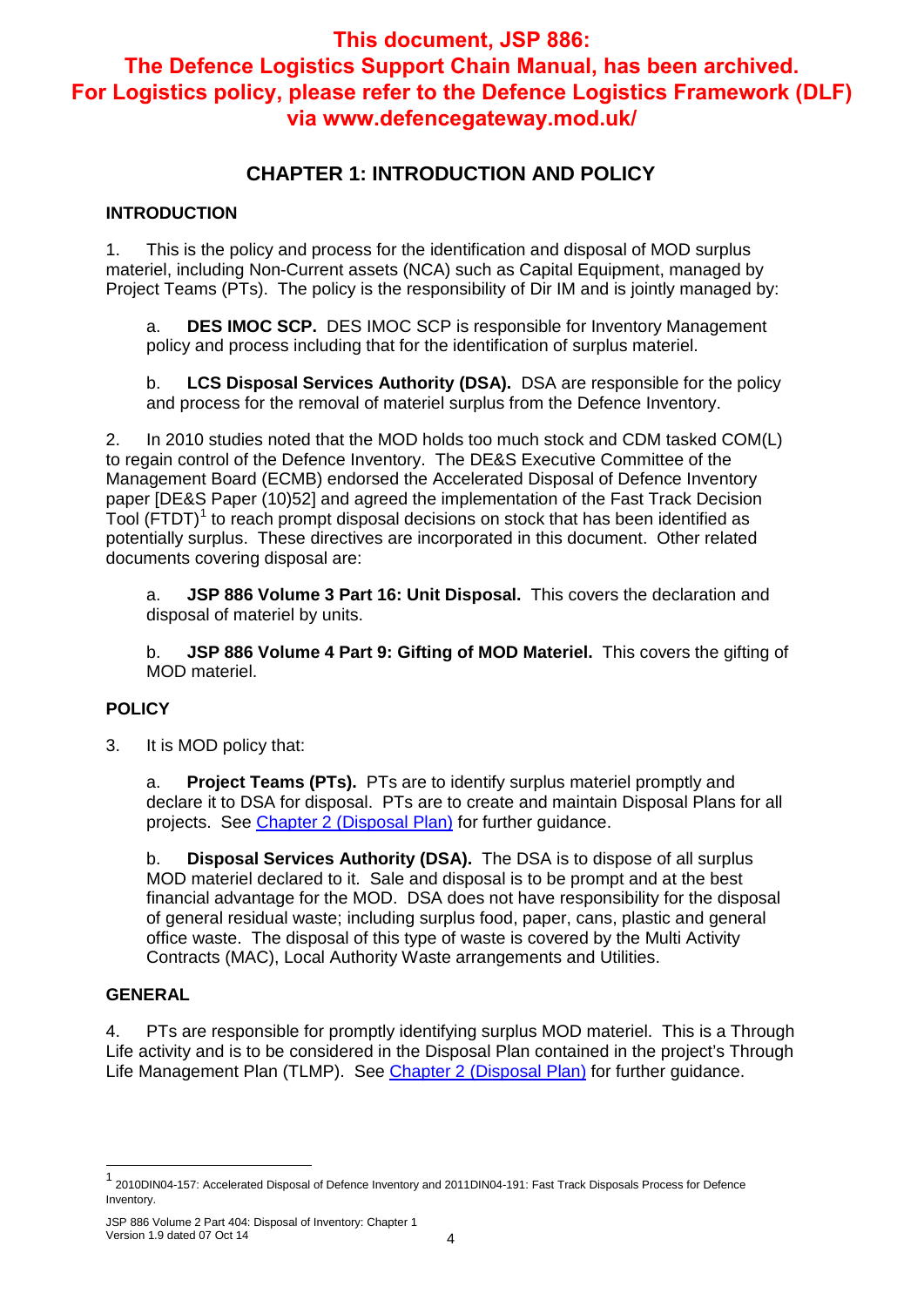5. Although 'Disposal' is identified as the final element of the CADMID/T project management cycle, the disposal of surplus inventory and the implications for the disposal of MOD equipment must be considered at all stages of the acquisition cycle.

a. The disposal of the equipment and its associated materiel is to be considered during the design of the equipment and its support solution. The disposal of materiel and waste through life, particularly of hazardous materiel, is to influence the project and Support Solution design.

b. The PT is to consider the environmental impact of the equipment and particularly the environmental impact of the disposal of the equipment, associated materiel and waste products. This will allow the risk from real and potential hazards to be identified and managed in an increasingly environmentally aware climate and in accordance with JSP 418: MOD Corporate Environmental Protection Manual.

c. The DSA is responsible for the disposal of surplus MOD materiel and nondomestic waste. The DSA is to secure the best possible financial return for the efficient and effective removal of surplus MOD materiel by sale or disposal.

#### **Site or Unit Closure**

6. In the case of a building or unit closure, declarers must notify DSA Commercial Disposal (CD) at least 12 months in advance of the disposal date, to enable sufficient time for a site visit to be conducted by DSA CD personnel and for a disposal programme to be formulated. Guidance on closure of Materiel Accounts is given in JSP 886 Volume 4 Part 5: Closure of Materiel Accounts.

#### **EXCLUSIONS**

#### **Redeployment of Materiel**

7. The redeployment of materiel is not disposal and DSA does not need to be notified. The main categories of redeployment are:

a. **Reclamation.** Reclamation is the recovery of materiel to allow the materiel to be used in the supply chain. The policy and process for reclamation and spares recovery is contained in JSP 886 Volume 3 Part 14: Transfer of Spares between Units, Cannibalisation, STOROB and Reclamation. If the equipment is to be disposed of, the declaration is to include details of any materiel removed from it.

b. **Transfer to Training and Instruction Use.** The requirement for surplus assets is to be identified and supported by the Training Authority. The asset will thereafter be transferred to the relevant training unit at an agreed value.

c. **Gate Guardians.** Requests for Gate Guardians are made through the Heritage Branches. Surplus assets agreed for use as Gate Guardians should be transferred to the relevant station. Prior to transfer the assets should be written down to Net Realisable Value (NRV) within the accounts. Consultation should therefore be undertaken with Single Balance Sheet Owner (SBSO). MOD establishments wishing to acquire capital equipment, including non-flying aircraft, for display purposes should contact the relevant PT and the DSA-Project Support Team (PST) capital equipment focal point.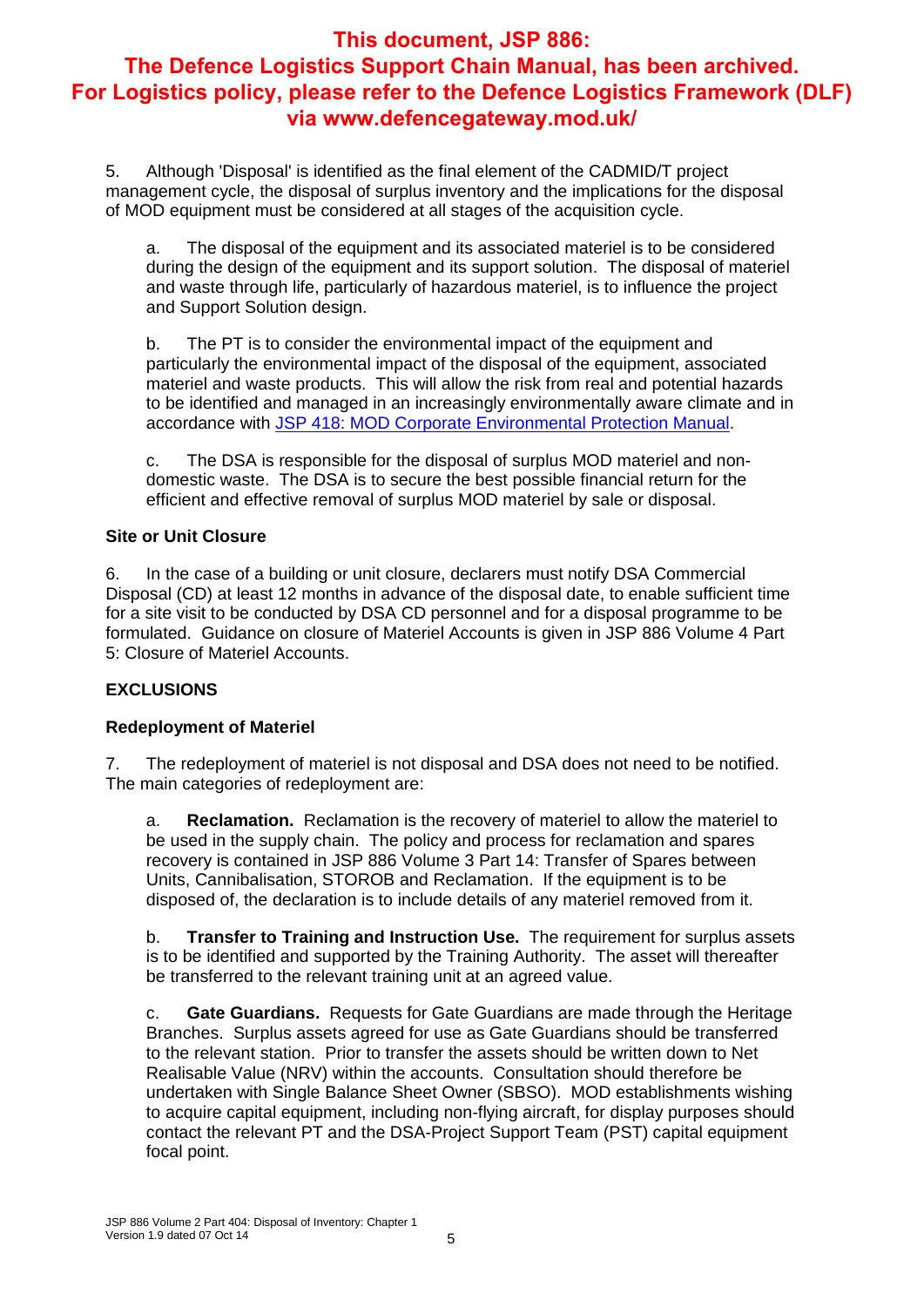#### **Disposal of Legacy Equipment from the Nuclear Programme**

8. DES NBCD-SIP-PM-D&D Programme Manager is responsible for the disposal or recycling of redundant legacy equipment arising from the nuclear programme. This includes refit support equipment from within the Licensed Site and redundant or surplus equipment from other vessels and items stored within the Naval Base. Further information is contained on the Disposal of Legacy Equipment from Nuclear and Non Nuclear Programme website.

#### **Disposal of Munitions**

9. The disposal of munitions is covered in JSP 762: Weapons and Munitions Through Life Capability, Chapter 9: Munitions Disposal Policy & Procedures.

#### **Disposal of Official Gifts**

10. Units wishing to dispose of all official gifts made to them with retail value of over £50 must register them with the DSA. For guidance and policy on the acceptance of Official Gifts refer to the Defence Intranet People Services website. In certain circumstances the item may be retained in the workplace for a determined period of time. When the item is no longer required it must be surrendered to the DSA for final disposal or purchased by the recipient, as arranged by the DSA. It remains the responsibility of the holding unit to organize for the transportation of the gifted item to the DSA. When the item has been received, a receipt will be issued. The DSA point of contact on the disposal of official gifts is DES DSA-MST1a1 Tel: Mil: 94240 Ext 2808 Civ: 01869 256808. Fax: Mil: 94240 Ext 8606 Civ: 01869 258606.

#### **Support to MOD-Sponsored Museums**

11. The policy and process covering the transfer of surplus MOD materiel to certain categories of museums is contained in JSP 886 Volume 4 Part 9: Gifting of MOD Materiel.

#### **OWNERSHIP AND POINTS OF CONTACT**

12. The policy, processes and procedures described in JSP 886: Defence Logistics Support Chain Manual are owned by Assistant Chief of Defence Staff (Logistics Operations) (ACDS Log Ops). Head Defence Equipment and Support Inventory Management Operating Centre Support Chain Process (DES IMOC SCP-Head) is responsible for the management of IM policy.

13. This instruction is jointly sponsored by DES IMOC SCP and DES DSA who should be approached in case of technical enquiries about the content as follows:

a. For Inventory Management:

DES IMOC SCP-Conv1 Tel: Mil: 9679 Ext 81379, Civ: 030679 81379

b. For Disposal:

DES Disposal Services Authority - Management Support Team Tel: Mil: 94240 Ext 2808, Civ: 01869 256808. Fax: Mil: 94240 Ext 8606, Civ: 01869 258606.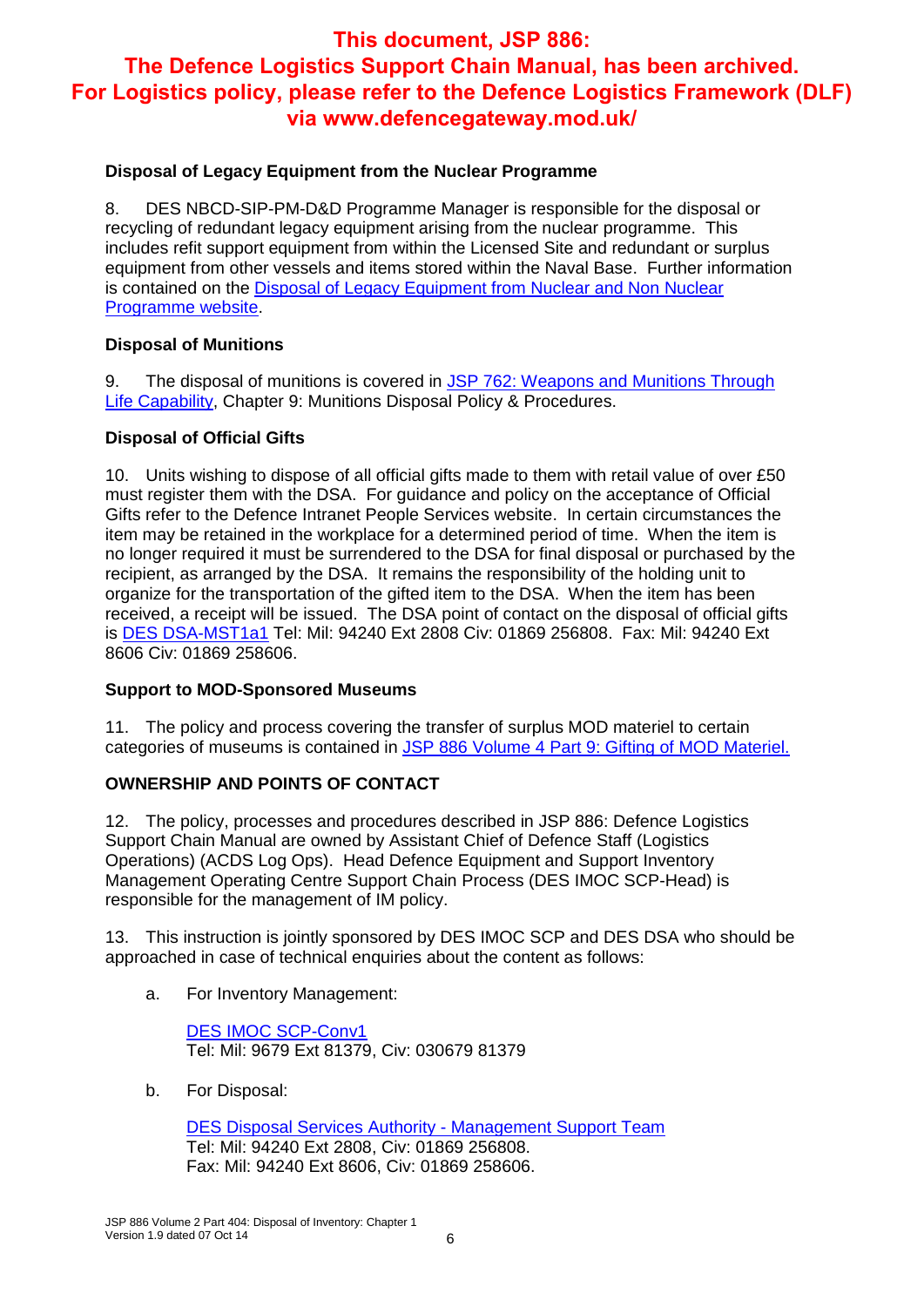DES Disposal Services Authority – Chief of Staff Tel: Mil: 9679 Ext 80894, Civ: 03067 935661

c. Enquiries concerning the accessibility and presentation are to be addressed to:

ACDS LOGOPS-JSP886 ET1 Tel: Mil: 9679 Ext 80953, Civ: 03067 980953

#### **GLOSSARY**

14. A glossary of support chain terms is available at JSP 886 Volume 1 Part 1A.

#### **LINKED PUBLICATIONS**

- 15. The following publications are linked to the Disposals process:
	- a. JSP 418: MOD Corporate Environmental Protection Manual.
	- b. JSP 430: MOD Management of Ship Safety and Environmental Protection.
	- c. JSP 440: Defence Manual of Security.
	- d. JSP 454: Land Systems Safety and Environmental Protection.
	- e. JSP 472: Financial Accounting and Reporting Manual.
	- f. JSP 515: Hazardous Stores Information System (HSIS).
	- g. Military Airworthiness Authority (MAA) Regulatory Publications (MRP).
	- h. JSP 762: Weapons and Munitions Through Life Capability.
	- i. JSP 886: Defence Logistic Support Chain Manual:
		- (1) Volume 2: Inventory Management:
			- (a) Part 2: Project Team Inventory Planning.
			- (b) Part 3: Single Ownership of Items of Supply in the Defence Inventory.
			- (c) Part 4: NATO Codification.
		- (2) Volume 3: Support Chain Management:
			- (a) Part 10: Urgent Operational Requirement (UOR).
			- (b) Part 14: Transfer of Spares between Units, Cannibalisation, STOROB and Reclamation.
			- (c) Part 16: Unit Disposals.
		- (3) Volume 4: Materiel Accounting:
			- (a) Part 4: Government Furnished Equipment.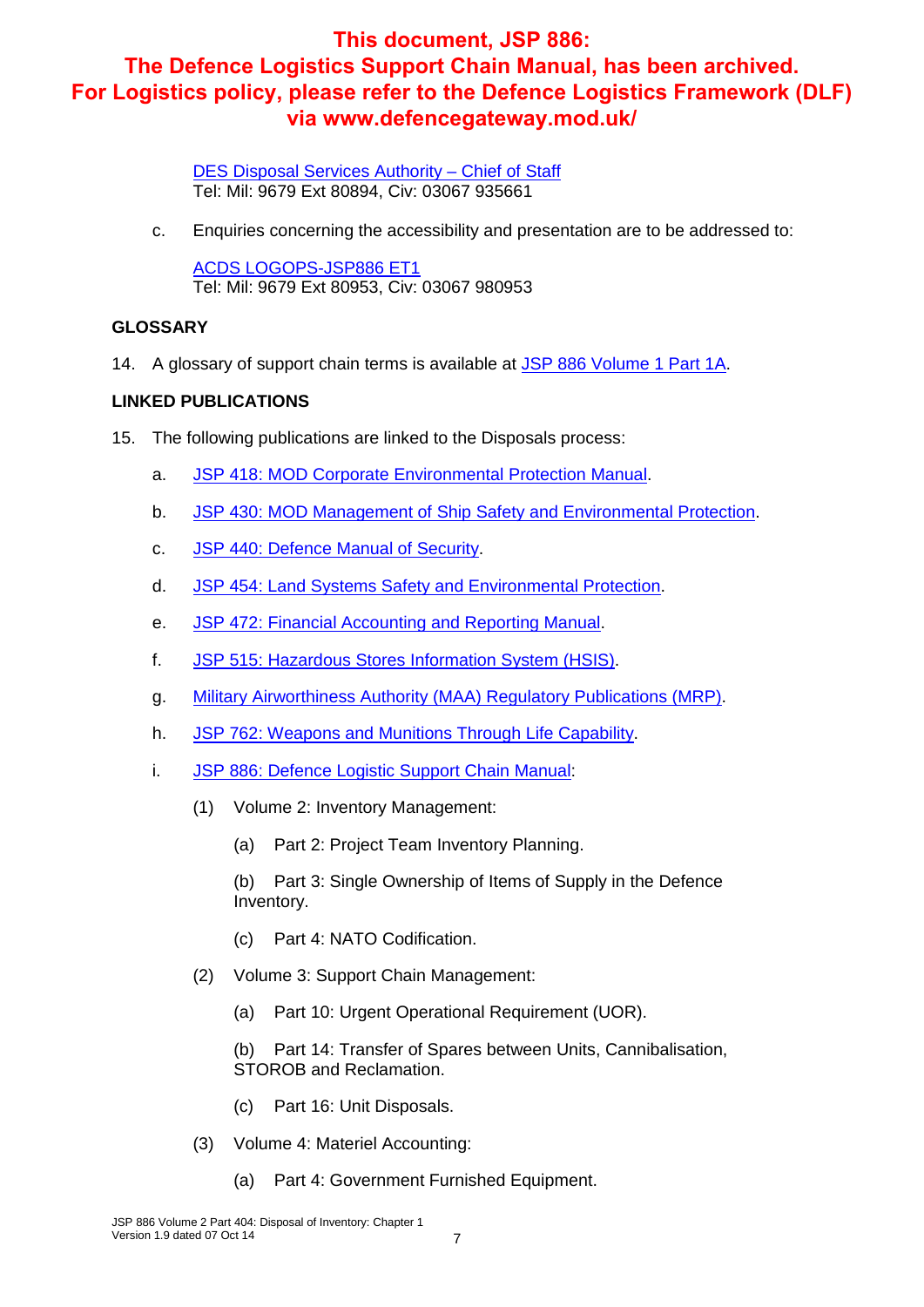- (b) Part 9: Gifting of MOD Materiel.
- (4) Volume 7 Part 2: ILS Management.
- j. DEFSTAN 00-56: Safety Management Requirements.
- k. 2007DIN09-020 FI 20/07: Process for dealing with Surplus Fixed Assets.
- l. 2009DIN06-027: Ship Disposal Policy.

m. 2011DIN04-136: DE&S Combat Air Disposal of Air Spares and Non-Explosives **Armament Stores Instructions.** 

#### **SUPERSEDED PUBLICATIONS**

16. The following publications are superseded by this instruction:

a. JSP 886 Volume 9 Part 1: Introduction to Disposals and the Declaration Process.

b. JSP 886 Volume 9 Part 4: The Disposal of Capital Equipment.

c. JSP 886 Volume 9 Part 6: The Disposal of Materiel (other than Capital Equipment) within the United Kingdom.

d. JSP 886 Volume 9 Part 7: Disposal of Materiel from Overseas.

e. JSP 886 Volume 9 Part 8: Financial Accounting for the Disposal of Surplus Non-Property Fixed Assets, Capital Spares and Stock.]

- f. JSP 886 Volume 9 Part 9: Gifting of Surplus MOD Property.
- g. DIN 2010DIN04-157: Accelerated Disposal of Defence Inventory.
- h. DIN 2011DIN04-191: Fast Track Disposals Process for Defence Inventory.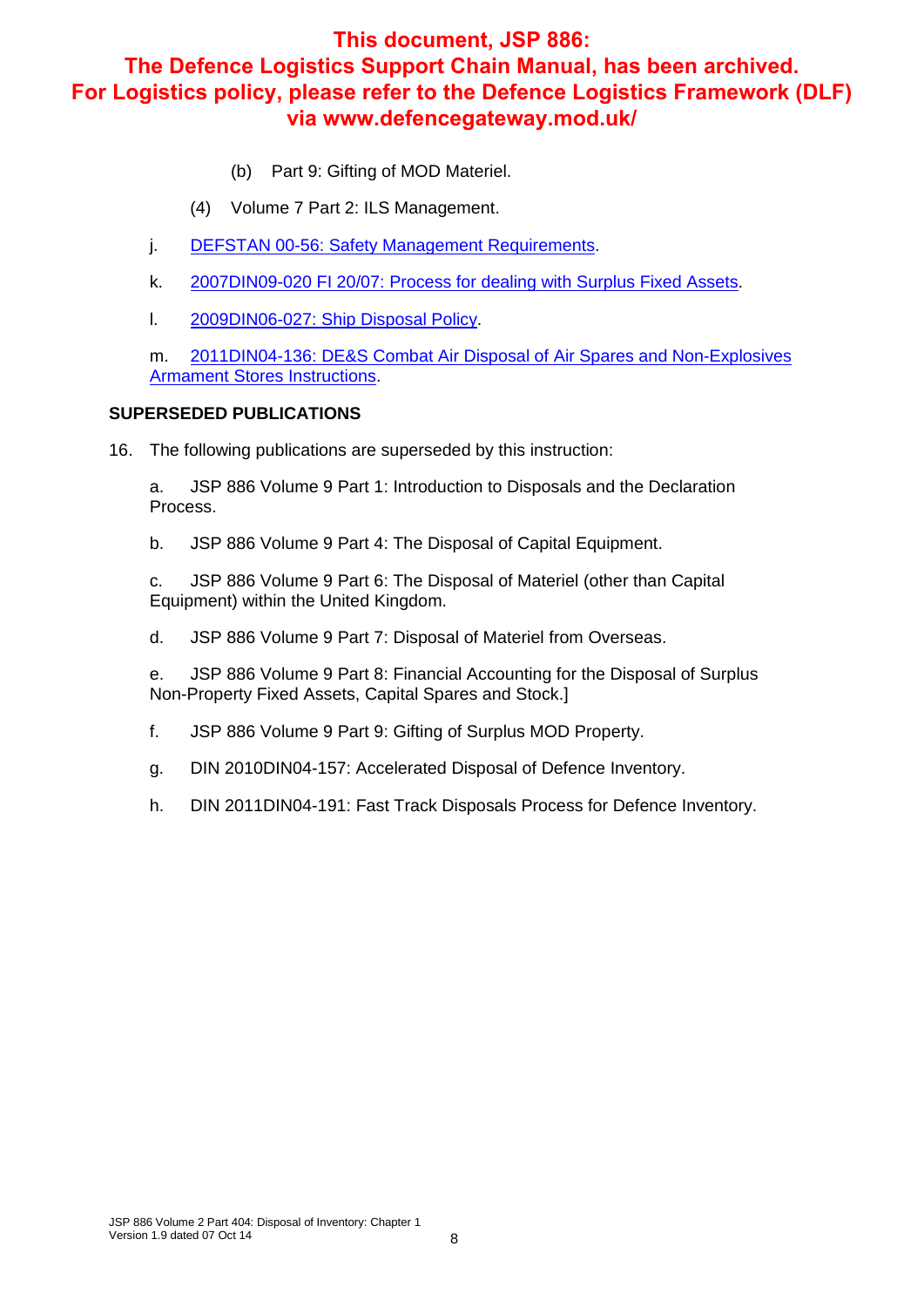## **CHAPTER 2: PROCESS**

#### **GENERAL**

#### **PT Disposal Focal Point**

1. Each PT is to have a PT Disposal Focal Point, normally the Inventory Management (IM) cell. The focal point is to manage all work concerned with the identification of surpluses and declaring materiel for disposal.

#### **Disposal Decision Management Control Values**

2. The decision to dispose of a line item (the total quantity of items on a single NSN) is subject to the financial authority for disposal contained within individual financial Letters of Delegation. Normally the level of delegation will be commensurate with the purchasing delegation. Where this authority is not detailed in a PT financial LoD, the authority is to be in line with management control based on the recorded value of the line item. These management control values are at Figure 1, below.

a. The **Owner Known** management control values are set below at Fig 1.

b. The **Owner Unknown** values are set by negotiation between DG Res and COM(L).

c. The values are expressed as basic price not including VAT.

| Figure 1. Disposal Decision Management Control Values |                               |                    |                       |                     |  |  |  |  |  |  |  |
|-------------------------------------------------------|-------------------------------|--------------------|-----------------------|---------------------|--|--|--|--|--|--|--|
|                                                       | < £50k                        | £50k to $<$ £500k  | £500k to $<$ £5m $\,$ | £5 $m +$            |  |  |  |  |  |  |  |
| Owner Known                                           | $IPT$ IM $(C1/C2)$            | $IPT$ IM $(C1/B2)$ | <b>PT Leader</b>      | <b>Relevant COM</b> |  |  |  |  |  |  |  |
| Owner Unknown                                         | SCP PTST (C1/C2) IDHd SCP SCO |                    | <b>Hd SCP</b>         | ICOM(L)             |  |  |  |  |  |  |  |

#### **Figure 1: Disposal Decision Management Control Values**

#### **PREPARATION FOR DISPOSAL**

#### **Disposal Plan**

3. The PT is to create and maintain a Disposal Plan for all its equipments. The Disposal Plan is to be part of the Through Life Management Plan (TLMP) and is to be integrated with the Inventory Plan. The Disposal Plan is to be created by the Demonstrate phase of the CADMID/T cycle and is to be routinely maintained.

4. Guidance on the content of the Disposal Plan is contained in JSP 886 Volume 2 Part 2: Project Team Inventory Planning and JSP 886 Volume 7 Part 2: ILS Management, particularly Annex L: Template for a Disposal Plan. The Disposal Plan is to cover:

a. The disposal risks identified during the Assessment phase and the action taken during the 'Influence the Design' period of the Integrated Logistic Support (ILS) delivery.

b. The initial and subsequent amendments to the fleet size and life of the equipment. The planned and any amended Out of Service Dates (OSD) are to be recorded.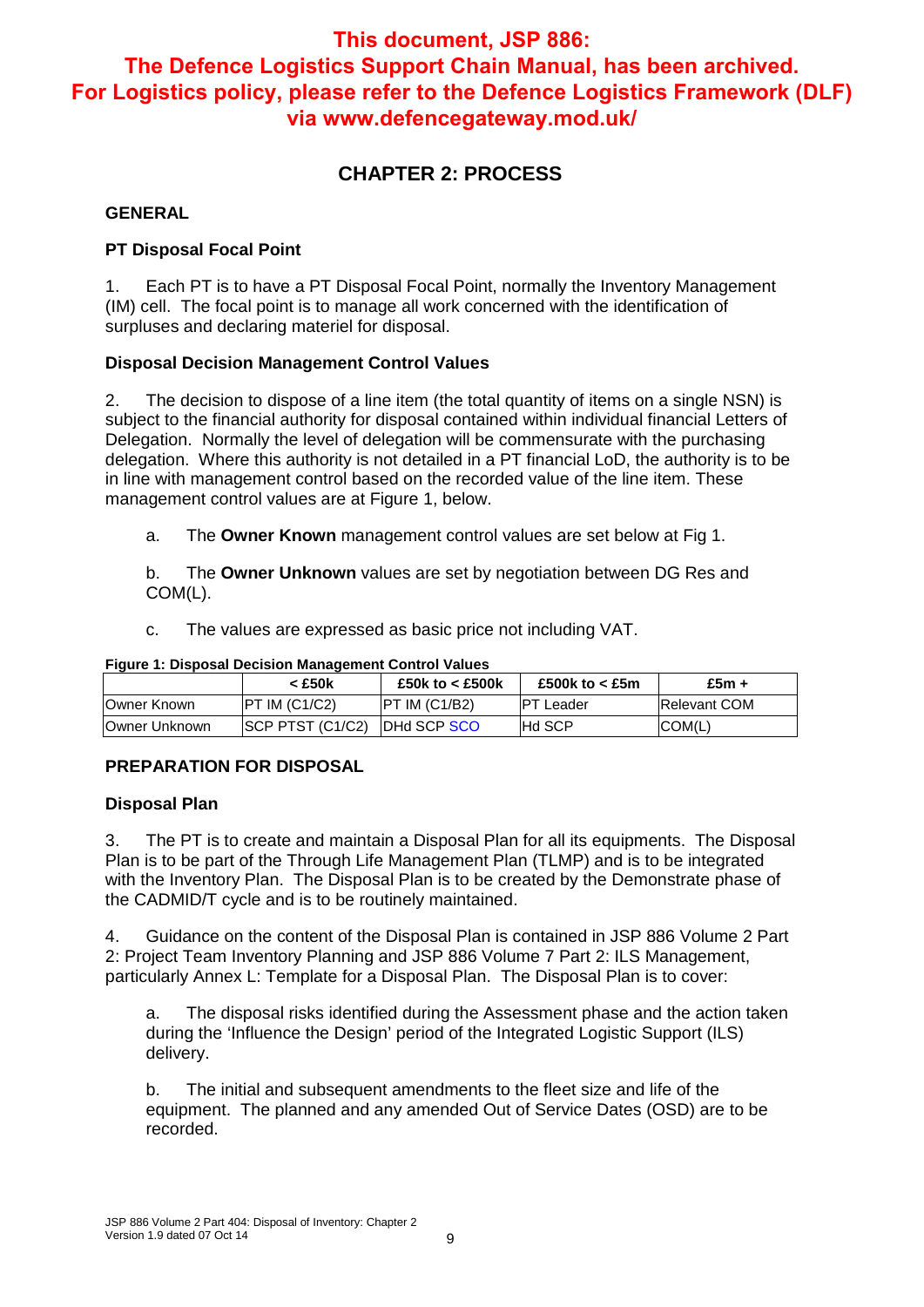c. The anticipated disposal route for waste generated by the equipment and of the equipment. This is to include identified risks to the disposal; hazardous materials, changes in legislation.

d. Promptly identify surplus support; i.e. surplus spares, documentation, special tools, training, etc; and their disposal route.

e. The Disposal Decision Process, illustrated at Figure 6, is mandated for the management of inventory with no identified owner (orphaned items).

5. All stakeholders are to be kept informed of changes to the planned life of the equipment and the draft Disposal Plan. PTs are responsible for budgeting and funding any disposal at cost activities.

6. The PT, informed by the Capability Sponsor, is to maintain in the Disposal Plan a record of the planned Out of Service Date (OSD) and significant disposal factors for the PT's equipments.

#### **IDENTIFICATION OF SURPLUS MATERIEL**

7. The 3 main processes of identifying surplus materiel are:

#### **Disposal of Equipment Out of Service**

8. When an equipment, such as a ship or an aircraft, reaches the end of its MOD life it is the start of a complicated exercise that will lead to the main equipment, associated support equipments, unique maintenance tools, unique spares and technical documents (TD) being declared surplus. There are also likely to be implications for training and facilities. This process is covered in more depth at Chapter 3.

#### **Routine Disposal**

9. This is the identification of surpluses during routine Inventory Management (IM) processes that are carried out during the In-Service phase. This should result in a steady declaration of surplus materiel. These surpluses are normally due to initial overstocking, implementation of modifications and changes in equipment use. This process is covered in more depth at Chapter 4.

#### **Disposal Exercise**

10. This refers to planned tasks that identify surplus stocks by the analysis of inventory accounts and the investigation of physical holdings. These projects often have specific instructions associated with them stating the criteria for identifying surpluses and modified declaration processes. Analysis shows that the majority of surplus materiel identified in these exercises has been retained in the Defence Inventory due to a failure to carry out **Disposal of Equipment Out of Service** or **Routine Disposal** correctly. This process is covered in more depth at Chapter 5.

#### **AUTHORISING MATERIEL FOR DISPOSAL**

11. The process for the authorisation of surpluses internal to the PT is generic but where the procedures are specific to either an environment or a system; this is stated in the text.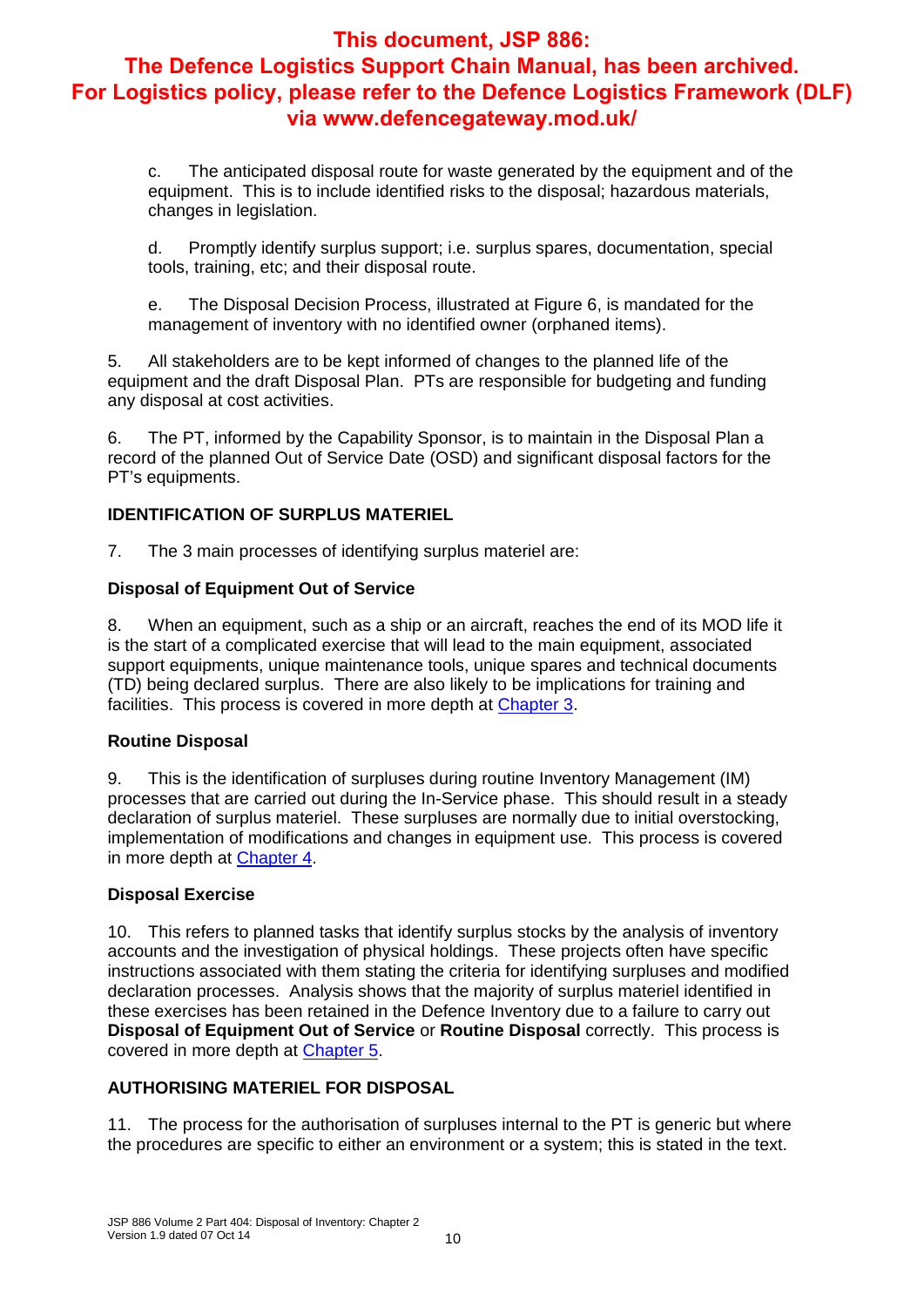12. The PT Disposal Focal Point is to manage all work identifying surpluses and declaring materiel for disposal, ensuring that:

a. The identification of the surpluses is carried out with the knowledge of the relevant equipment managers to whom contentious issues are to be referred.

- b. The Equipment Manager (EM) is to give specific approval for the disposal of:
	- (1) P Class items.
	- (2) Modification Sets and Kits.

(3) Jigs, Tooling & Test Equipment (JTTE), Special Tools & Test Equipment (STTE) and Ground Support Equipment (GSE).

c. The disposal is authorised in accordance with the Management Control Values.

#### **Recording of Decisions**

13. PTs are to maintain an auditable record of the following details where the decision to declare materiel surplus has been made:

- a. Item details.
- b. Quantity made surplus (total or partial disposal).

c. Equipment manager approval for P Class items, JTTE, STTE and GSE, including details and signature.

d. Managerial approval, defined by the value of the disposal, where required, including details and signature.

14. A signed copy of the Disposal Authorisation Form (DAF), see, at paragraph 21 below is to be retained by the PT for 6 years. The record can be part of the normal Inventory record (Item Pad) or on a dedicated system. PTs are to be able to generate Management Information from the record, i.e. number of line items and value declared surplus in a period. The DAF is signed by the PT stating that any resultant costs will be met by the PT, by inserting the appropriate UIN. When total quantity disposals have been agreed the Retention Quantity figure is to be set to zero.

#### **SCCS Users**

15. The PTs using SCCS are encouraged, but not mandated, to use the Disposal Authorisation Manager (DAM) database to provide an auditable record of disposal action and to produce DAFs. If the DAM is not used, SCCS users are to raise DAFs.

16. A copy of the completed paperwork is to be sent to Air Sector Disposal Team (ASDT) who will undertake the LCS activities on behalf of PTs and LCS. If required, a copy of ASDT activity and disposal records can be requested from DES CA-ASDT-WO.

17. The DAM database can be downloaded from the Inventory Managers Tool Kit IMTK. Once downloaded, the DAM must be stored in a local directory.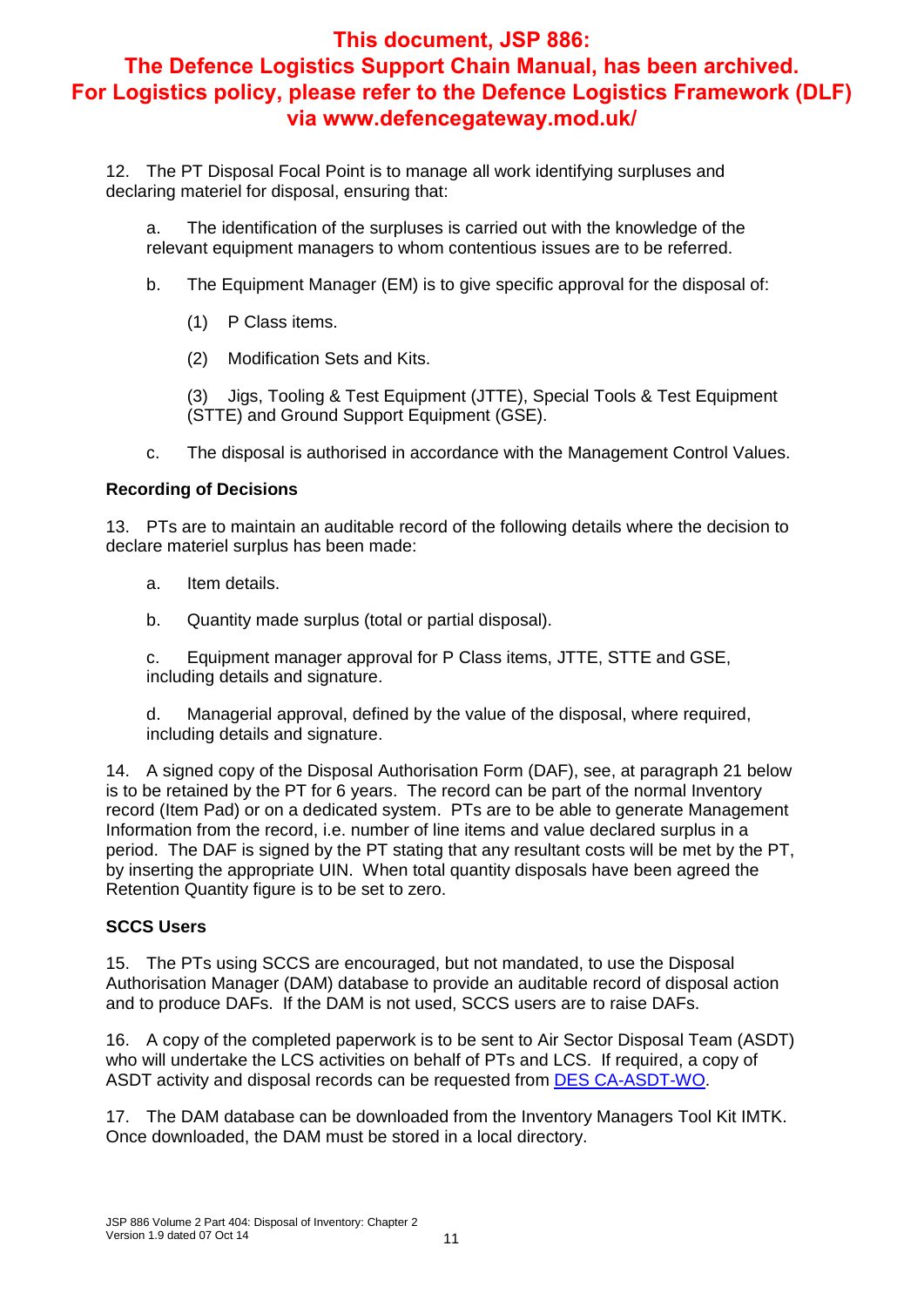#### **DECLARATION OF MATERIEL FOR DISPOSAL**

#### **Declaration Process**

18. Surplus items for disposal are identified and declared to DSA following the procedures outlined below. DSA will decide the best method of sale or disposal and the appropriate contractor to use and will notify the declarer accordingly. Any deviation from utilising a DSA disposal contract is to be the subject of a fully costed business case.

19. The DSA DMC list for the Land environment (SS3) will assist Equipment holders and Equipment Delivery Teams (DT) to identify the correct disposal for surplus MOD equipment. The lists contain information on which DSA commodity Annex to complete for a given DMC. The lists also contain information about whether the equipment can be disposed of by the DSA via their identified Contractors, or whether the decision is to be referred to the DSA for consultation with the DT to establish the most appropriate disposal route. The DSA DMC list for the Land environment is at: 20140424- DSA DMC Disposal Route Land Equipment(SS3).xls

20. The declaration process for PTs is dependent on the Base Inventory System (BIS) being used to manage the materiel being declared:

#### a. **CRISP and SS3.**

(1) The PT is to issue the materiel declared surplus to the appropriate disposal UIN advised by DSA.

(a) The CRISP Procedure is laid down in CRISP Job Instruction Sheet (JIS) 0640. The IM inputs one of the following CRISP transactions DSP (Disposal Issue) or DCJ (Issue Order Standard).

(b) The SS3 Procedure is laid down in Army Stores System Basic Procedure (ASSBP) 12/01 Disposal on Computer Recommendation. The IM inputs one of the following OLIVER transactions LRJ (Disposal Issue Order) single NSN or LNY (Disposal Decision) multi NSN.

The IM must complete the Special Instructions field to show, Total Disposal, Partial Disposal retain Qty, and other relevant detail e.g. DEMIL, Haz code, etc.

(3) This generates an Issue Voucher for Disposal on WITS or BODMS. The Voucher then goes to the Disposal Warehouse of whichever Depot the stock is held.

(4) The Depot Warehouse personnel raise the DSA Declaration Forms for the materiel on the voucher. They must ensure any Special Instructions on the Issue Voucher are annotated on the Declaration. The DSA Declaration provides an audit trail of the materiel sent to the Contractor.

(5) The DSA must task the Contractor before Disposal can commence.

b. **SCCS.** Declarations for surplus materiel held on SCCS can use the Disposal Authorisation and Declaration process described in SCCS Users.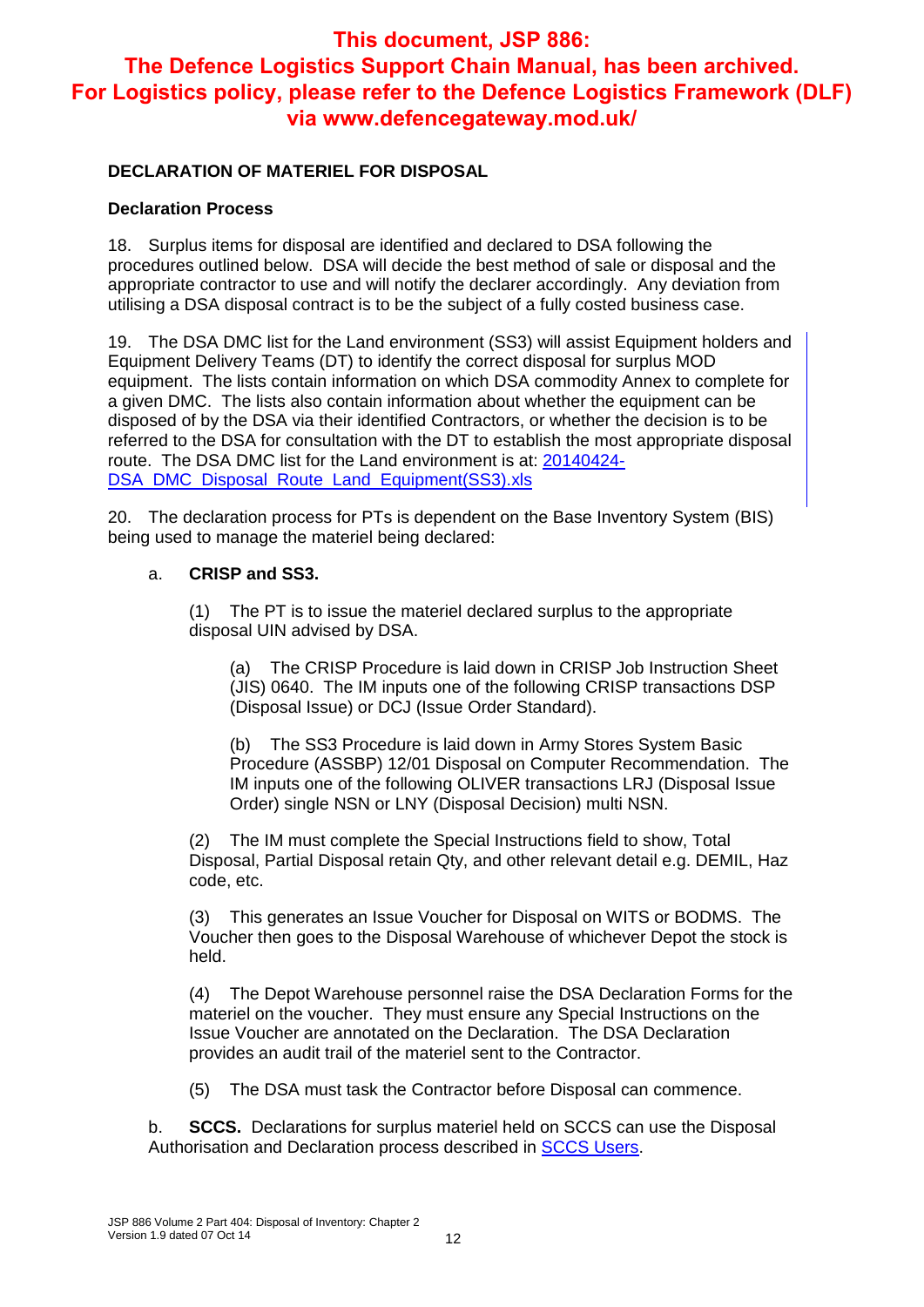Materiel not held on BIS. Where materiel is held at a Main Operating Base c. (MOB) using MJDI or other secondary LogIS the PT is to instruct the holding unit to declare the materiel to DSA.

21. The information and detail on the DSA Declaration Form allows DSA to exercise their duty of care, and assists in making informed decisions regarding the correct disposal route in order for the MOD to be compliant with the Environmental Protection Act 1990 and other current disposal environmental and waste management legislation. The MOD has a moral and legal obligation to exercise a Duty of Care under Health and Safety at Work (HSAW) legislation and to pass on all relevant information when declaring stores or equipment for disposal.

22. The DSA accepts disposal instructions / declarations on the understanding that the following conditions are met:

All materiel declared is to be available for collection at one location unless a notified otherwise. Materiel awaiting collection is normally to be stored in secure, dry conditions unless it is normally stored outside.

No additions will be accepted unless agreed in writing by DSA. Any additions  $\mathbf b$ . not agreed by DSA may result in the materiel being left uncollected.

No deletions from declarations will be accepted unless agreed in writing by  $\mathbf{c}$ . DSA. Any deletions not agreed by DSA may result in charges being levied by the contractor.

d. Details of any known potential purchasers and their contact details or any written representations or offers made are sent with the declaration to DSA.

All hazardous materials and radioactive sources are to be described on the e declaration, and Safety Data Sheets are to be attached. By submitting the Declaration Form to DSA, the declarer accepts all responsibility for the Health and Safety status of all the materiel declared.

| <b>PT DETAILS</b><br><b>PT Contact</b><br><b>PT Reference</b><br><b>Equipment Type</b><br>Disposal Costs (PT UIN)* |         |            |               | Post<br>Date | Signature | <b>Disposal Authorisation Form</b><br><b>EQPT MANAGER APPROVAL</b><br><b>DISPOSAL APPROVAL</b><br>Signature<br>Rank / Name<br>Rank / Name<br>Post<br>Date |              |                    |              |    |                             |                |                   |          |           |                                                                           |  |               |  |               |               |          |                                         |  |
|--------------------------------------------------------------------------------------------------------------------|---------|------------|---------------|--------------|-----------|-----------------------------------------------------------------------------------------------------------------------------------------------------------|--------------|--------------------|--------------|----|-----------------------------|----------------|-------------------|----------|-----------|---------------------------------------------------------------------------|--|---------------|--|---------------|---------------|----------|-----------------------------------------|--|
| Line No                                                                                                            |         |            |               |              | Part No   | Description                                                                                                                                               | <b>IBINS</b> | DofQ<br>previously | $\mathbf{s}$ | R2 | Requested<br>Disposal<br>R4 | E <sub>0</sub> | <b>Acct Class</b> | RAB Code | tem Price | DeMil Code<br>HAZ Item? Y/N<br>Handling Code<br>ine Value<br><b>WATYM</b> |  |               |  | Security Code | Retention Qty | Issue to | ਰੇਂ<br><b>Disposal</b><br><b>Actual</b> |  |
|                                                                                                                    | DMC     | <b>NSC</b> | $\frac{1}{2}$ | $\leq$       |           |                                                                                                                                                           |              |                    |              |    |                             |                |                   |          |           |                                                                           |  | $\frac{8}{2}$ |  |               |               |          |                                         |  |
| 1<br>2                                                                                                             |         |            |               |              |           |                                                                                                                                                           |              |                    |              |    |                             |                |                   |          |           |                                                                           |  |               |  |               |               |          |                                         |  |
| 3                                                                                                                  |         |            |               |              |           |                                                                                                                                                           |              |                    |              |    |                             |                |                   |          |           |                                                                           |  |               |  |               |               |          |                                         |  |
| 4                                                                                                                  |         |            |               |              |           |                                                                                                                                                           |              |                    |              |    |                             |                |                   |          |           |                                                                           |  |               |  |               |               |          |                                         |  |
| 5                                                                                                                  |         |            |               |              |           |                                                                                                                                                           |              |                    |              |    |                             |                |                   |          |           |                                                                           |  |               |  |               |               |          |                                         |  |
| 6                                                                                                                  |         |            |               |              |           |                                                                                                                                                           |              |                    |              |    |                             |                |                   |          |           |                                                                           |  |               |  |               |               |          |                                         |  |
| 7                                                                                                                  |         |            |               |              |           |                                                                                                                                                           |              |                    |              |    |                             |                |                   |          |           |                                                                           |  |               |  |               |               |          |                                         |  |
|                                                                                                                    | Comment |            |               |              |           |                                                                                                                                                           |              |                    |              |    |                             |                |                   |          |           |                                                                           |  |               |  |               |               |          |                                         |  |

Figure 2: Specimen Disposal Authorisation Form (DAF)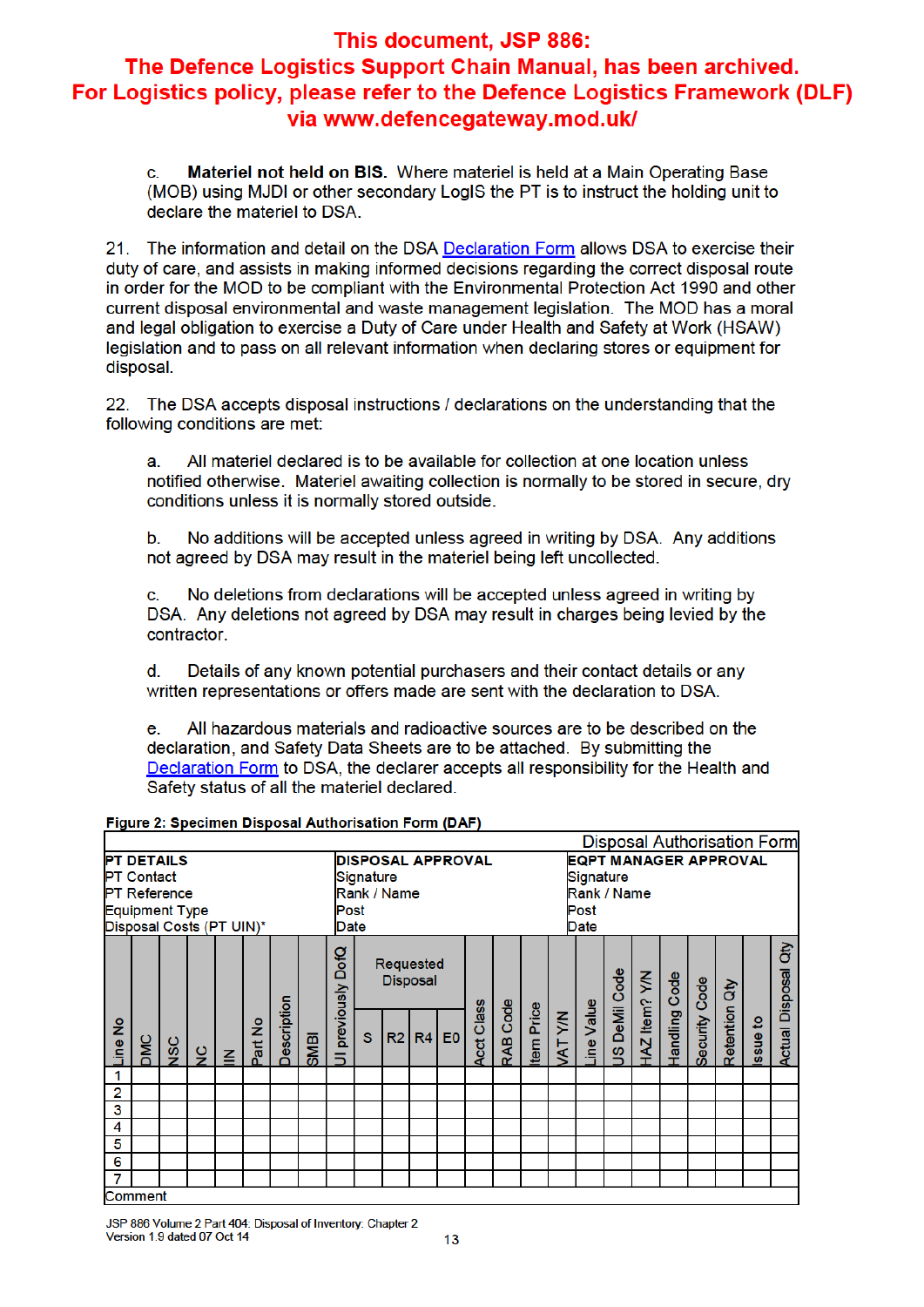**Note**: \*The UIN is required to allow resultant disposal costs to be charged to the PT.

23. In the case of a building or unit closure, declarers must notify DSA Commercial Disposal (CD) at least 12 months in advance of the disposal date, to enable sufficient time for a site visit to be conducted by DSA CD personnel and for a Disposal Programme to be formulated.

24. Should any assistance be required in completing any aspect of the DSA Declaration Form contact DSA on Tel: Mil: 96770 Ext 2911. Civ: 030 6770 2911.

25. Acknowledgment of the declaration will be sent to the address entered in the 'Declarer Details' section of the Declaration Form. All subsequent correspondence relating to a declaration will be sent to the first nominated point of contact at the holding unit, as shown against the 'Points of Contact at holding unit' section of the form unless otherwise specified.

26. Once the declaration has been accepted DSA will task the relevant contractor to collect the materiel from site and will confirm this with the declarer in writing. The declarer will be contacted by the contractor to agree a collection date. Timescale for collection varies according to the stores declared, but will be a maximum of 10 working days from the date on the DSA's task letter, unless agreed otherwise.

27. It should be noted that items disposed of at cost require budgetary / financial approval prior to the declaration being processed.

#### **Collection Arrangements**

28. The Contractor and declarer must agree a convenient date and time for collection, and where appropriate the Contractor shall provide the name, address and contact number of any sub-contractor acting on his behalf. If, for any reason, the collection date exceeds that mentioned in the tasking letter, the declarer should notify DSA immediately. On arrival at site the contractor will present proof of authority for the collection in the form of the tasking letter, but the contractor should be accompanied at all times whilst on MOD property.

29. To enable monitoring of the DSA's contractor's performance, the declarer will be required to complete a Contractor Performance Proforma, which will be attached to the confirmation task letter. The declarer is to complete the form and fax to the number provided on the form within 3 working days of collection.

30. DSA will dispose of surplus MOD assets and materiel taking into account all costs or value including disposal of equipment to overseas governments where it provides the most advantageous benefits for Her Majesty's Government. DSA will undertake disposal of minor capital equipments and spares by securing removal using Industry, where necessary, who will refurbish, modify, store, account and sell such surplus assets and materiel. DSA may select other methods of disposal including private treaty, tender or auction.

31. Costs incurred for the removal of hazardous, special and contaminated waste and all 'at cost' disposals will be borne by the PT and not DSA.

32. DSA is charged with providing a cost-effective Disposal Service to all parts of the MOD.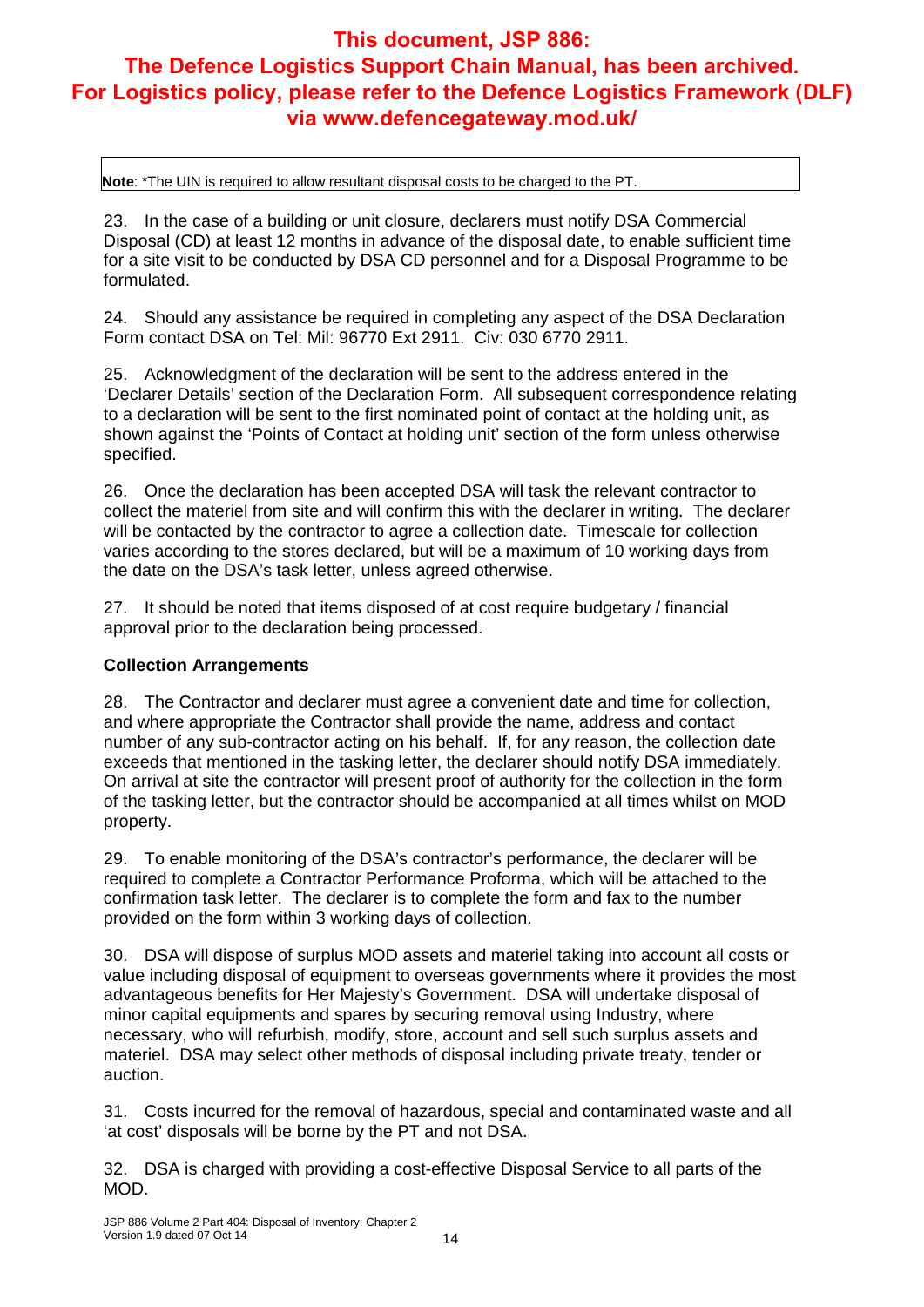#### **Preparation**

33. Storage facilities, units and Industry must comply with specific technical instructions provided by PTs for issues such as mutilation, demilitarisation (demil), Free from Explosive checks, hazardous items or discharge of compressed gases and preparation of vehicles. Units must advise the DSA that appropriate action has been taken using the Disposals Declaration Form on the Defence Intranet. Materiel is to be ready for collection at the time and place agreed with the disposal contractor.

#### **Declaration**

34. Upon receipt of a completed Disposal Declaration Form, the DSA will establish the correct and most effective disposal route for the materiel. Once selected, the DSA will formally task the contractor to collect. A copy of this formal tasking notice will be sent to the Declarer.

#### **DUTY HOLDER FOR SAFETY AND ENVIRONMENTAL PROTECTION RESPONSIBILITIES**

35. A Duty Holder for Safety and Environmental Protection is the person charged with the development of a safety regime for an equipment (ship, plane, etc) and for the subsequent maintenance of the case through all phases of the acquisition cycle, i.e. CADMID/T. A Duty Holder is responsible for satisfying the objectives of this policy through the application of the safety regime for the design and material state of equipment and, in particular, generating and subsequently maintaining the safety case.

36. On declaration of equipment for disposal, the Duty Holder's responsibilities shall not be transferred to the DSA but will be retained by the current Duty Holder until ownership of the equipment is passed to the new non-MOD owner. There may be several Duty Holders at any one time with responsibility for different aspects of safety management for a major equipment. Detailed responsibilities of a Duty Holder can be found in DEFSTAN 00-56: Safety Management Requirements, JSP 430: MOD Management of Ship Safety and Environmental Protection, JSP 454: Land Systems Safety and Environmental Protection and Military Airworthiness Authority (MAA) Regulatory Publications (MRP). Further guidance on Sea Systems disposal is available from 2009DIN06-027: Ship Disposal Policy<sup>2</sup>.

#### **RESTRICTIONS ON SALE OR DISPOSAL**

37. There are a number of reasons why the MOD may wish to restrict the sale of certain items or where additional care needs to be taken in determining the correct disposal route. The articles below provide generic scenarios where the declarer must provide notice to the DSA as part of the Declaration process.

#### **Disposal of Items with Safety Related Restrictions**

38. The duty holder for Safety and Environmental Protection, through the PT, is to provide the DSA with the Safety Case highlighting those areas which could be a restriction on the sale or disposal of the materiel.

39. Items deemed by PTs as Safety Related are to be identified to the DSA who will determine whether, with rework or certification, these can be sold into the market place.

 2 It is intended that the content of 2009DIN06-27: Ship Disposal Policy will be incorporated in JSP 430 during 2012.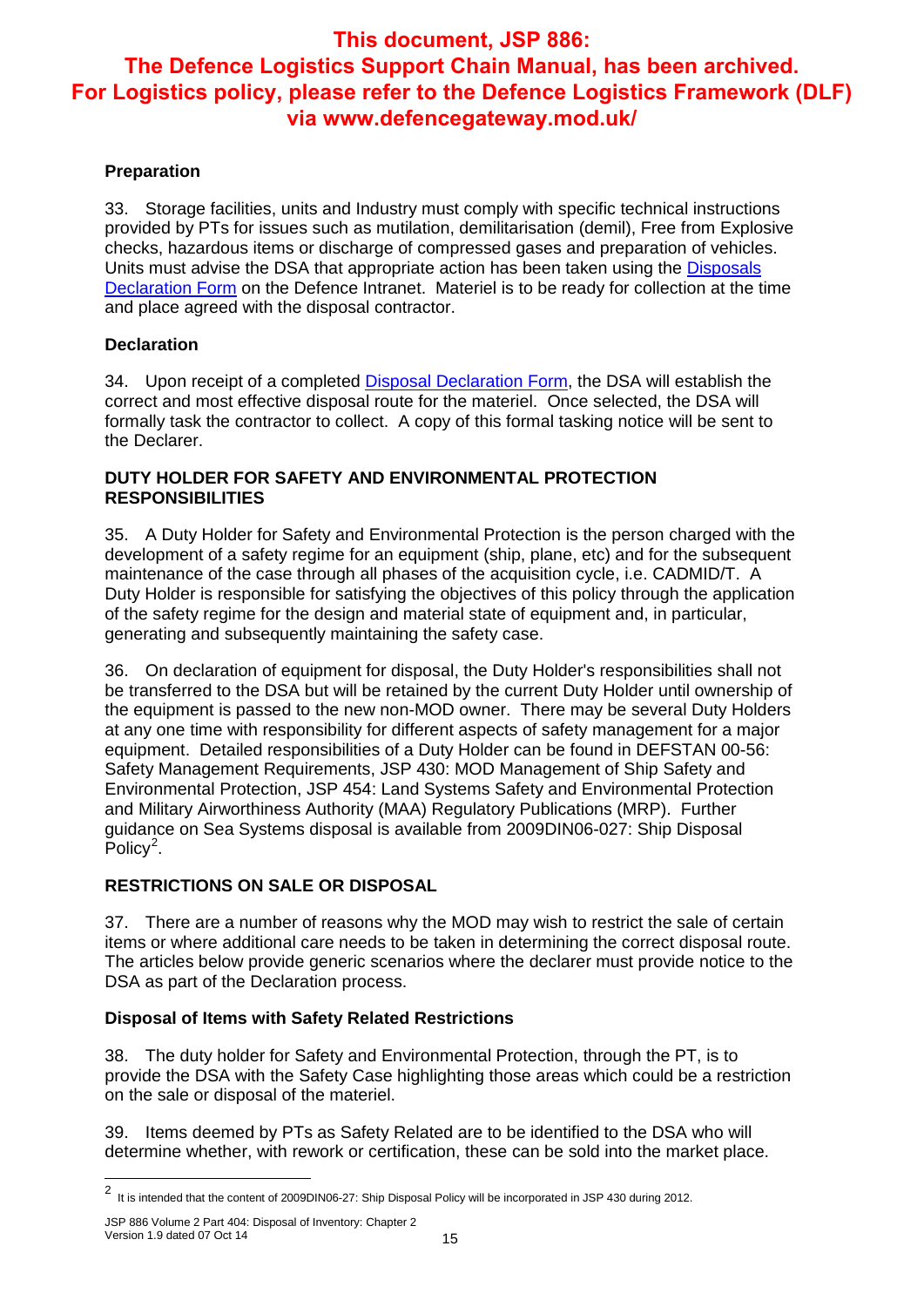#### **Disposal of Items of Foreign Origin**

40. Items of a foreign origin should be notified separately along with any restrictions included within the original procurement contract as to their disposal route. See below for US sourced materiel.

#### **Materiel obtained from the United States**

41. Materiel procured or supplied by the US Government is subject to the US regulations regarding demilitarisation and disposal. The common procurement routes that this applies to are:

a. **Foreign Military Sales (FMS).** FMS is a program that allows the purchase of defense [sic] articles, services, and training from the US Government on a 'no-profit' and 'no-loss' basis.

b. **Direct Commercial Sales (DCS).** DCS allows the purchase of defense articles, services, and training directly from US companies. The US company is responsible for obtaining a licence, under International Traffic in Arms Regulations (ITAR), from the Office of Defense Trade Controls.

c. **International Trade in Arms Regulations (ITAR).** ITAR is a set of US Government regulations that control the export and import of defense materiel and services on the United States Munitions List (USML). Items listed on the USML can only be shared with US Persons unless authorisation from the Department of State is received or a special exemption is used.

d. The United States ITAR Regulations cover both whole platforms and spares, and continue throughout the life of the particular item, irrespective of age or downgrading of classifications. Formal applications for US Government approval to use or sell on ITAR equipment cannot be submitted until the potential End User is identified. Applications will be staffed by DSA personnel; however it is incumbent on PTs to identify any potential ITAR restrictions at the earliest opportunity in the disposals process.

42. PTs are responsible for identifying surplus items of US origin and recording this on the DAF. All codified items with a Nation Code (NC) of 00 to 09 are to be treated as being potentially of US origin. In addition LogIS indicators are to be used to identify materiel of US origin.

43. The appropriate US Demilitarisation (Demil) Code entered in the appropriate column. This can be obtained by visiting US Defense Logistic Agency, Disposition Services.

44. US-procured items requiring disposal should be input on a separate declaration and the following information provided:

a. **Requires demilitarisation.** Enter in the declaration comments box "US PROCURED ITEMS - DISPOSAL BY DEMILITARISATION REQUIRED".

b. **Does not require demilitarisation.** Demil Codes A, B and Q only require the items to be scrapped. Enter in the declaration comments box "US PROCURED ITEMS - DISPOSAL BY SCRAPPING REQUIRED".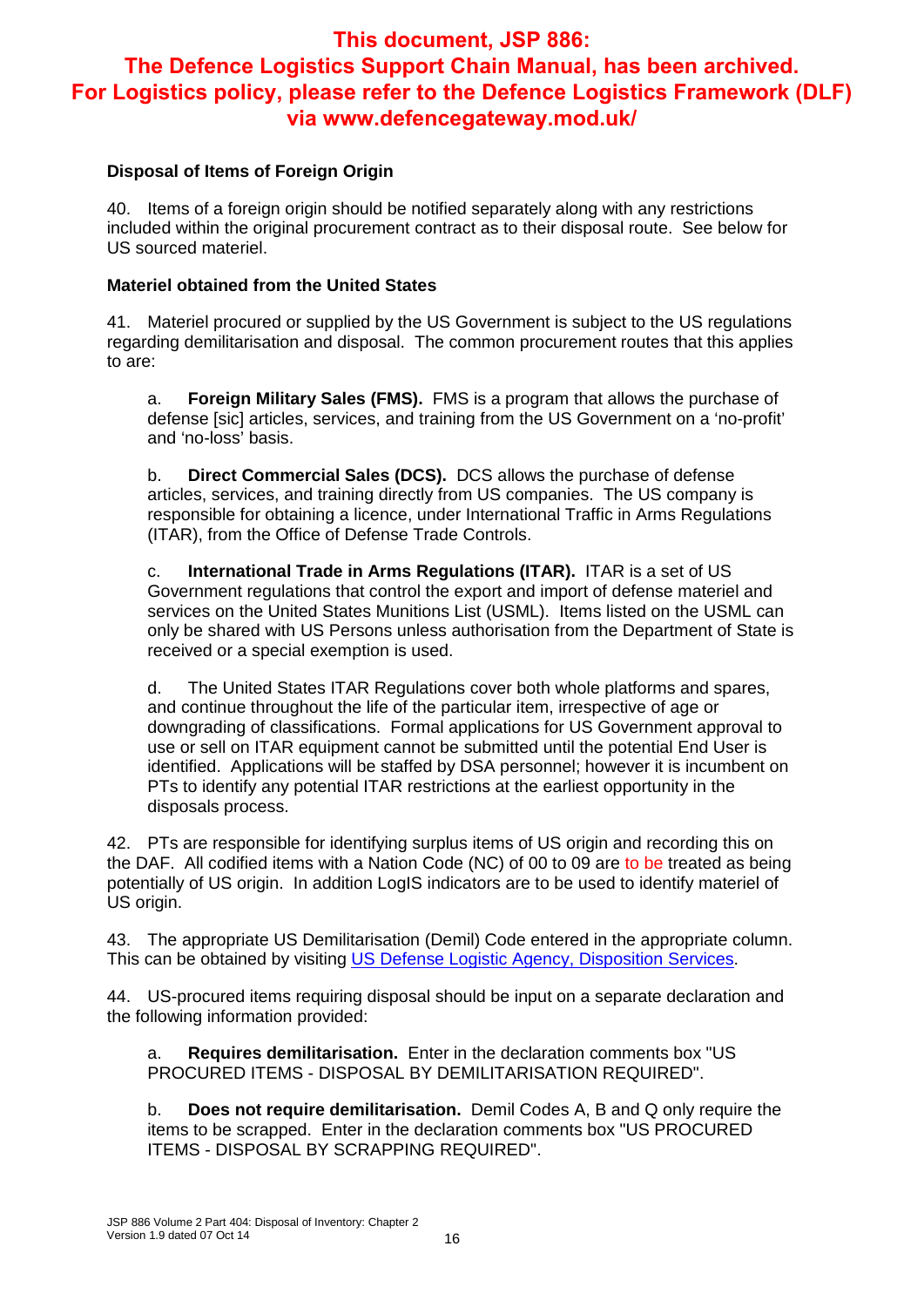c. **Where NC is 00 to 09 but not US procured.** Where the PT holds the records that show the item was not procured from the US, input on a separate declaration and enter in the comments box that "ITEMS WITH US NATION CODE - NOT US-PROCURED, NOT SUBJECT TO US DISPOSAL INSTRUCTIONS".

45. All queries relating to the disposal of surplus US or foreign procured items are to be directed to DES IMOC SCP-Conv1.

#### **Disposal of Protectively Marked Materiel**

46. Protective Marking and Security Classification materiel is not to be declared for disposal by units unless it has been formally declassified. All classified materiel is to be referred to the managing PT for a decision on the disposal action. The following methods of disposal apply to the relevant security grading:

a. **RESTRICTED or Below.** Materiel with a security grading of RESTRICTED or below can be issued to the DSA for disposal via the appropriate disposal contractor.

b. **CONFIDENTIAL or Above.** Materiel with a security grading of CONFIDENTIAL or above is to be notified to the DSA for a decision on the disposal route to be taken.

47. **De-Classification.** The PT will, on a case-by-case basis and where possible, reduce the classification of the materiel, allowing it to be made available for sale. Where this is not possible, de-militarization and / or mutilation of the materiel may need to take place.

48. **Demilitarisation or Destruction.** It is the responsibility of the PT to determine if surplus materiel needs to be demilitarised or destroyed. When materiel needs to be demilitarised or destroyed the PT is to state clearly on the Disposal Declaration, or on the 'instruction to dispose' where another unit is going to complete the Disposal Declaration.

#### **Disposal of Information Technology**

49. Units must ensure that data has been erased in accordance with JSP 440, Part 8, Section 3, Chapter 2. However, if local resources are unable to undertake the necessary action in line with Communications Electronics Security Group (CESG) Guidelines INFOSEC No 5, then contact DBRDefSy InfoSy Pol, Tel: Mil: 9621 Ext 83746. Civ: 0207 218 3746. The exception to this is TOP SECRET data, where advice is to be sought from the local Security Authority prior to declaration.

#### **Scrap Metal, De-Militarisation & Crushing**

50. Establishments are to note that a DSA contract also exists for the disposal of scrap metal, items that require de-militarisation or crushing. The declaration process under these contracts requires collection by the disposal contractor concerned.

51. It is the responsibility of the PTs to instruct the holding establishment that demilitarisation is a disposal requirement and to annotate the Declaration Form with the need for de-militarisation, mutilation or crushing together with the name of the appropriate disposal contractor.

#### **Hazardous or Special Waste**

52. Establishments should note that a DSA Contract exists to provide for the disposal of hazardous or special waste. This includes items such as Lithium Batteries, Drop Fuel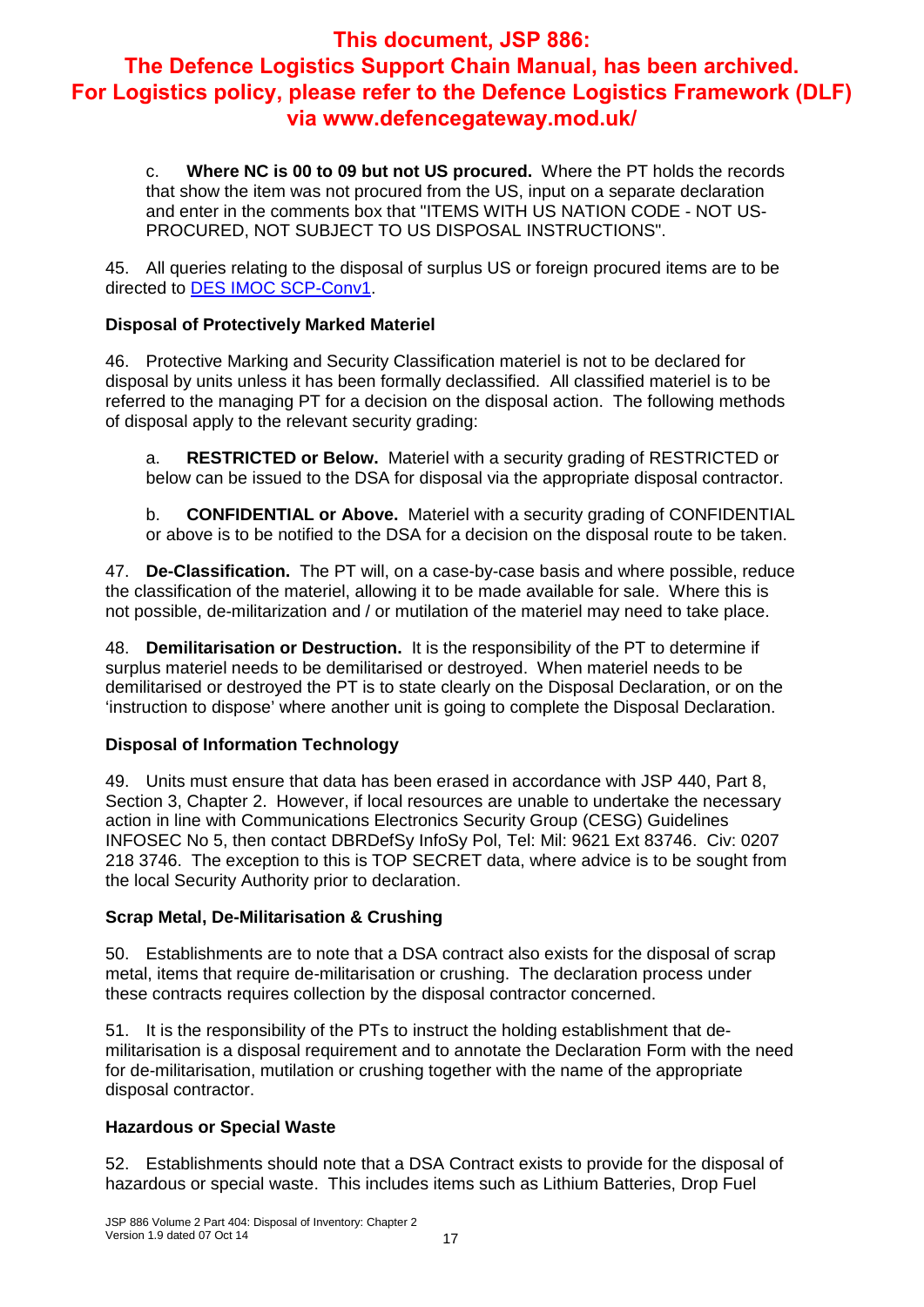Tanks and items containing PCB (Polychlorinated Biphenyls), PCT (Polychlorinated Triphenyls), PCN (Polychlorinated Naphthalenes), and PBB (Polybrominated Biphenyls). Any such materiel must be declared to the DSA for disposal instructions. The relevant Safety Data Sheet from JSP 515 is to be included with the DAF. The HSIS Website on Hazardous Materiel also refers. Any associated disposal costs will be the responsibility of the PT. Disposal can be effected through the contractor who supplied the stock if:

a. The contractor is prepared to undertake the disposal;

b. Costs to the department do not exceed those incurred using the DSA appointed contractor. DSA are to be advised before such action is taken.

c. The original contractor is licensed to accept the waste that they are being given.

#### **MATERIEL ISSUED TO CONTRACTORS IN ERROR**

#### **Goods Issued to Disposal in Error**

53. Inventory Managers can retrieve materiel consigned to the DSA's disposal contractors. However, the PT will be expected to cover legitimate costs incurred by the disposal contractor and there may be additional 'buy back' costs if the items / equipments are not still held by our contractors prior to sale. DSA will assess the action to be taken and costs levied and may require the originating unit to retrieve the errant items. Requests for retrievals should be directed to DSA's Commercial Disposals Team

#### **Goods Received in Error Form (GRIEF)**

54. If in receipt of incorrectly disposed items, the contractor in question will submit a Goods Received in Error Form (GRIEF) to DSA. The cost of resolving the situation will fall either to the PT concerned, or to the Establishment / Unit, depending on who is responsible for the issue. However, the DSA will consider the Project Team to be liable for the costs and resolve any issues once notified.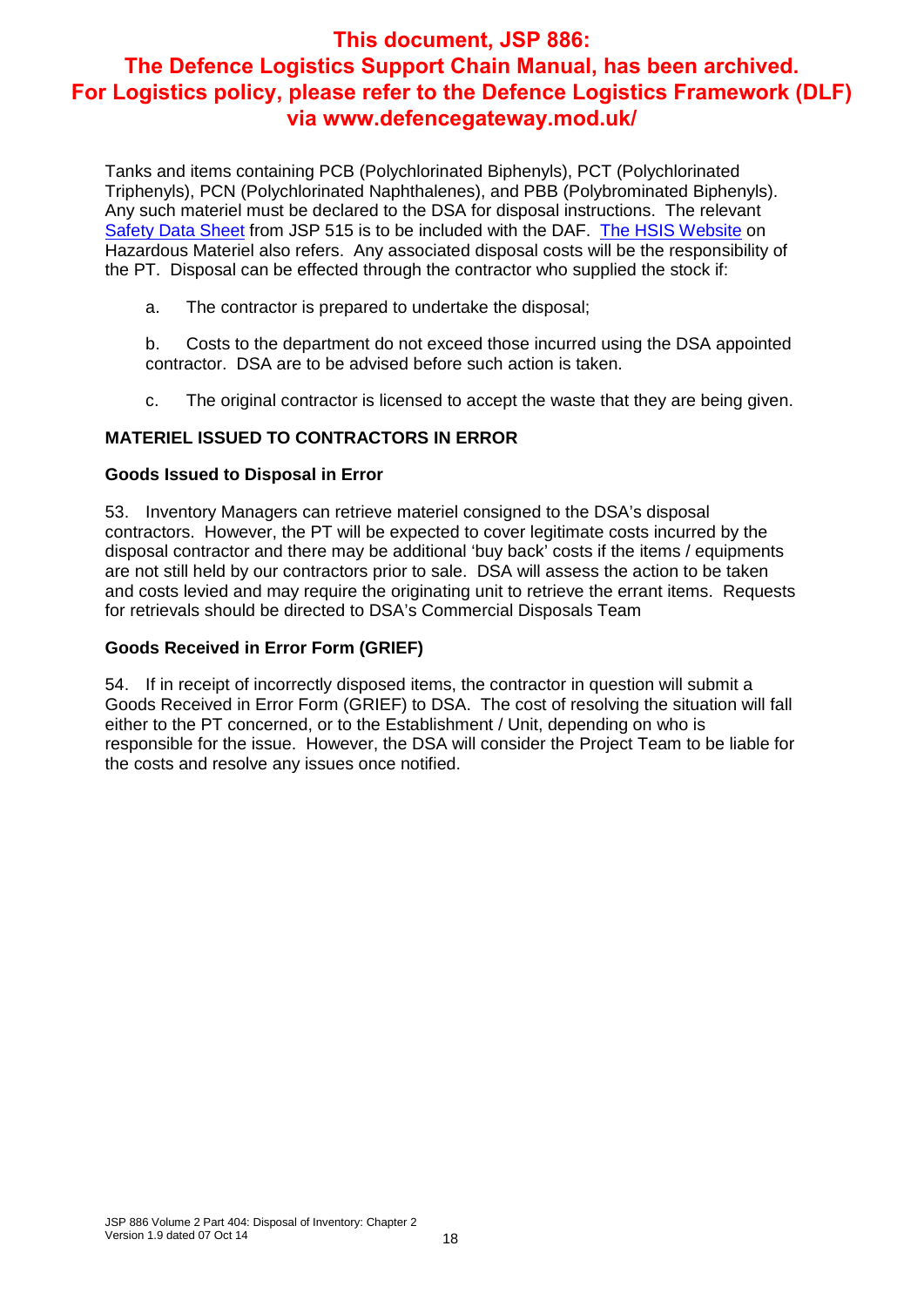## **CHAPTER 3: DISPOSAL OF EQUIPMENT OUT OF SERVICE**

#### **INTRODUCTION**

1. This chapter covers the withdrawal from service of equipment and associated support elements in both the Traditional and Contractor Logistic Support (CLS) environments. Whilst the processes discussed are directly linked to Out of Service Dates (OSD) it is recognised that increasingly equipments are being withdrawn from service through reduction in fleet sizes through the Options Process or Defence reviews.

2. Thus, whilst the OSD may remain, there will be a requirement to dispose of assets with shorter notice than the processes in this chapter outline. In such cases early consultation is to be made with the DSA to enable the equipment to be disposed of in a timely manner, whilst giving every opportunity to conduct a sale and maximise the financial return.

#### **POLICY**

3. The Project Teams (PTs), informed by the Capability Sponsor, are to maintain Disposal Plans or a Disposal element to the Inventory Plan<sup>3</sup>, recording the planned Out of Service Date (OSD) and significant disposal factors for the PTs equipments. See Chapter 2 (Disposal Plan) for further guidance.

4. PTs are responsible for keeping the stakeholders informed of the planned disposal, capability change or fleet reductions for their equipments.

5. PTs are to manage the disposal of the equipment and associated support.

#### **PROCESS**

#### **Capability Requirement**

6. PTs are responsible for ensuring their equipment ranges are reviewed regularly with the Capability Sponsor<sup>4</sup> and the Front Line Commands (FLCs) are to confirm planned OSDs and / or revised fleet sizes.

7. PTs with DSA, after consultation and with the written support of the Capability Sponsor and involved FLCs, are responsible for planning the Disposal Programme which is to cover the equipment drawdown and reduction of stock, tools and technical publications. The declaration of a Confirmed OSD is the precursor to the finalisation and implementation of the final Disposal Programme.

#### **Agreed Equipment Life Picture**

8. PTs are to routinely liaise with the Capability Sponsor to ensure that the planned equipment life picture is agreed. PTs are to maintain details of the equipment life picture; typically changes in gross and supported fleet sizes, changes in capability and the OSD, in the Through Life Management Plan (TLMP). The PT is to use the agreed equipment life picture to inform the financial case for the future support of the equipment and any disposal costs. The PT is to advise changes to the equipment life picture to all stakeholders.

 $\overline{a}$ 

<sup>3</sup> JSP886 Volume 2 Part 2 Inventory Planning.

<sup>4</sup> Capability Sponsors were formally known as Director Equipment Capability (DEC).

JSP 886 Volume 2 Part 404: Disposal of Inventory: Chapter 3 Version 1.9 dated 07 Oct 14 19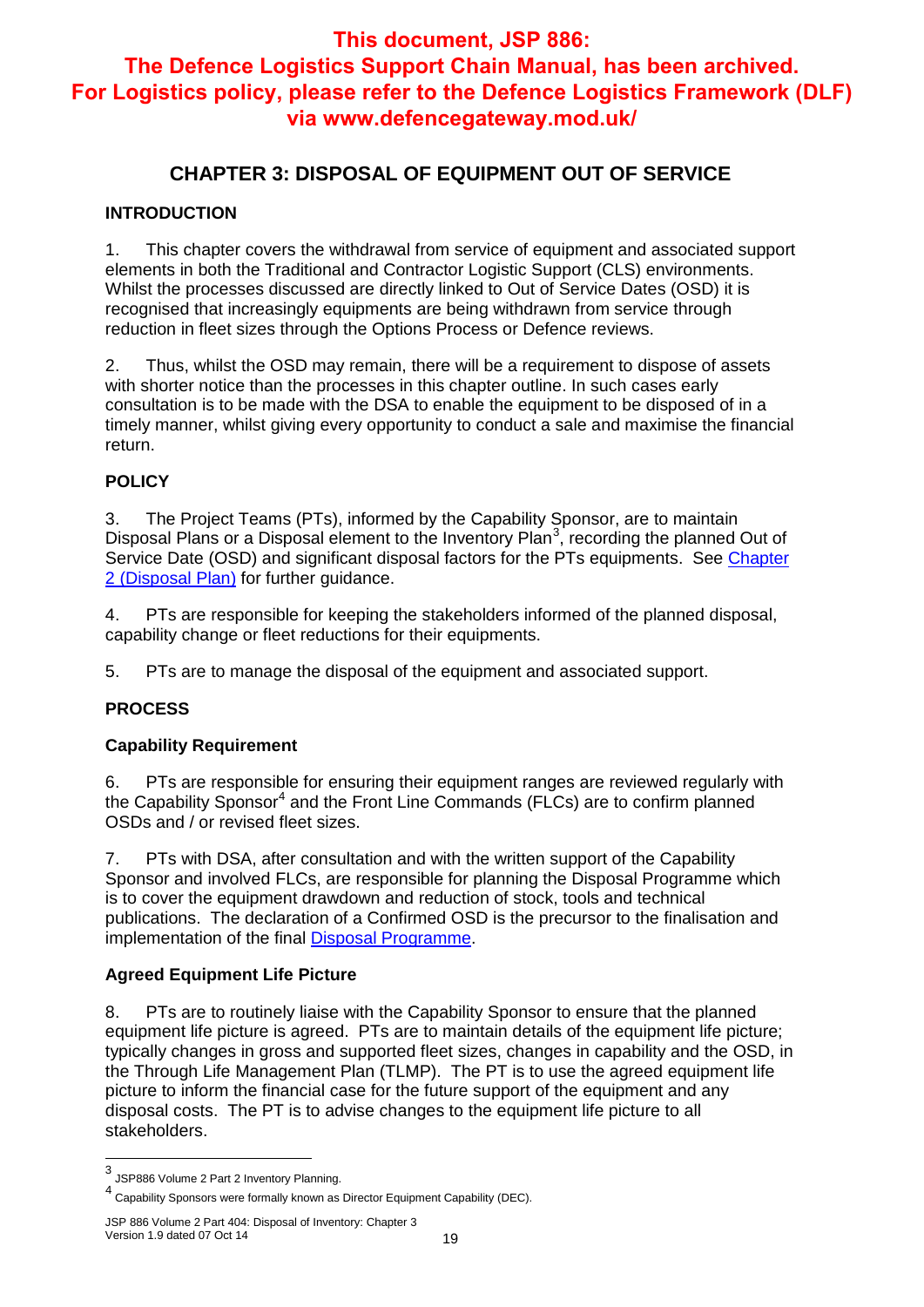9. Where possible, PTs should advise the DSA two years prior to an asset's OSD stating:

a. An accurate description of materiel condition and identify any known hazards or legal obligations with regards Duty of Care.

b. Details of funding available for disposal.

10. A guide to the approximate timescales within which actions should be taken to dispose of capital equipment is given at Figure 3. Where PTs cannot give 2 years notice, they are to inform DSA immediately of any planned disposal, examples are disposal of UORs and disposals arising from Ministerial decisions.

| <b>Serial</b> | <b>Timescale</b>                                                                        | Event                                                                                                                                                                                                                                                                                                                                                                                                                                                                                                                                                                                                                    | <b>Action By</b>                                                                         |
|---------------|-----------------------------------------------------------------------------------------|--------------------------------------------------------------------------------------------------------------------------------------------------------------------------------------------------------------------------------------------------------------------------------------------------------------------------------------------------------------------------------------------------------------------------------------------------------------------------------------------------------------------------------------------------------------------------------------------------------------------------|------------------------------------------------------------------------------------------|
| 1             | Ongoing                                                                                 | PTs advise DSA of Out of Service Dates (OSDs) and quantities.                                                                                                                                                                                                                                                                                                                                                                                                                                                                                                                                                            | <b>PTs</b>                                                                               |
| 2             | 24 months<br>before OSD                                                                 | PTs, in consultation with DE&S Resource Plans (RP) single<br>service elements (Fleet Plans, Army Plans and Air Plans), will<br>prepare a Disposal Programme for the equipment and assist<br>DSA in producing the Phase One BC. All stakeholders are to be<br>informed and a project plan developed and agreed, ensuring any<br>politically or potentially sensitive issues are addressed.                                                                                                                                                                                                                                | PTs, DSA, RP<br>(Fleet Plans /<br>Army Plans / Air<br>Plans), Key<br><b>Stakeholders</b> |
| 3             | 21 months<br>before OSD                                                                 | Completed Phase One BC to be assessed and agreed by all<br>Stakeholders. Project proceeds as per the recommendation<br>endorsed by the Phase One BC.                                                                                                                                                                                                                                                                                                                                                                                                                                                                     | <b>DSA</b>                                                                               |
| 4             | 6 months<br>before OSD or<br>earlier if a sale<br>of the platform<br>has been<br>agreed | Where appropriate, PTs will initiate disposal of special-to-type<br>spares and support equipment. Single Service RP Directorates,<br>in consultation with Operational Commands, will identify non-<br>effective equipment (by individual identification) to the PT. In<br>tandem, PTs/FLCs should provide a statement on:<br>▲ The expected equipment condition / usage to the DSA.<br>▲ Safety Case, highlighting pertinent factors.<br>Equipment is withdrawn from Operational use in accordance with<br>the Disposal Programme. PTs and FLCs agree transfer<br>standard and allot equipment to the Sustainment Fleet. | PT, RP, DSA                                                                              |
| 5             | During lead-<br>time to OSD                                                             | Prior to OSD and declaration for disposal equipment, including<br>that in storage, may be subject to Spares Recovery with the<br>authority of the PT. This must be in accordance with any BC<br>guidance. The PT is to agree with DSA any spares recovery that<br>will affect the equipment's sale. The PT is to provide all<br>necessary manpower and Support Equipment for removals.                                                                                                                                                                                                                                   | <b>PTs</b>                                                                               |
| 6             | From OSD                                                                                | Once equipments are non-effective and have been formally<br>declared for disposal, Spares Recovery may not take place<br>unless specific prior authority has been obtained from the DSA.                                                                                                                                                                                                                                                                                                                                                                                                                                 | PTs, DSA                                                                                 |

**Figure 3: Timescales for the Declaration of Capital Equipment for Disposal**

11. Exceptions to the 2 years prior notification to OSD only apply when the asset is being made surplus due to an Option as described in JSP 472: Financial Accounting and Reporting Manual.

#### **Engagement with DSA-Business Co-ordination (BC)**

12. Once the OSD has been confirmed the PT is to engage with the DSA BC1 to determine if the equipment disposal will be managed by DSA.

13. DSA will determine the Net Realisable Value (NRV) and complete a Phase One Business Case (BC) for assets that individually or collectively have a NRV of £1M or more to determine the most suitable disposal route. A business case is not required for those assets with a NRV under £1M.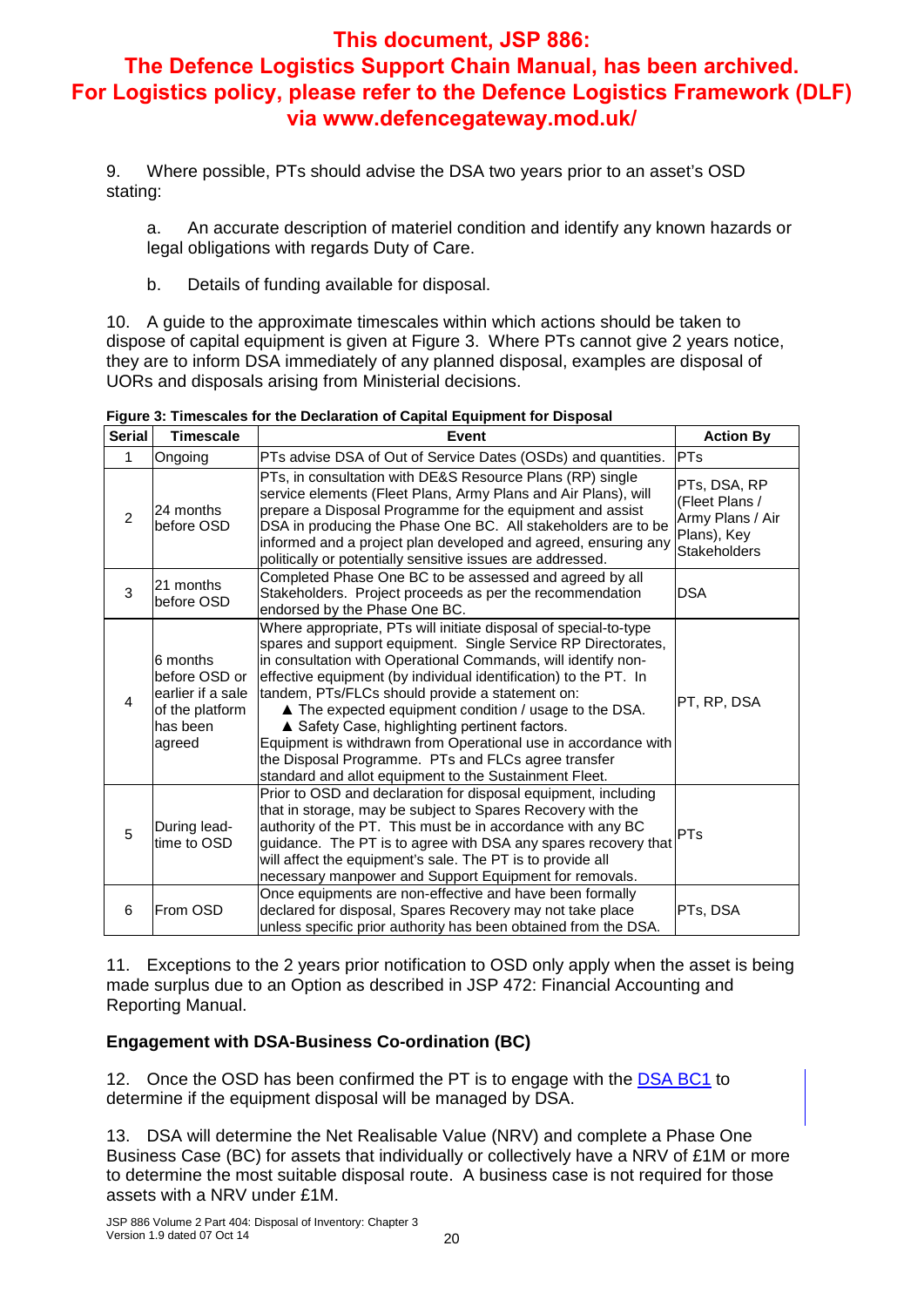14. Where the BC determines that a Government-to Government sale is the preferred disposal route a Disposal Project Board is to be set up in accordance with Annex A.

15. When the appropriate disposal method has been agreed those high value assets over £1M will have a Phase Two BC produced by DSA outlining a recommended project strategy. The DSA will then further support UK Trade and Industry Defence Security Organisation (UKTI DSO) in marketing surplus capital assets and will negotiate and project-manage the sale and transfer of these higher value assets. This will take into consideration the wider political and Foreign Policy considerations and will balance these requirements against the need to realise the maximum financial return for the MOD.

16. A generic Process Flowchart which outlines the top-level capital equipment disposal and sale and approval processes is at Figure 4. The actual process will depend on the item and the sales method, which will vary depending on the contract agreement and the requirements of the purchaser.



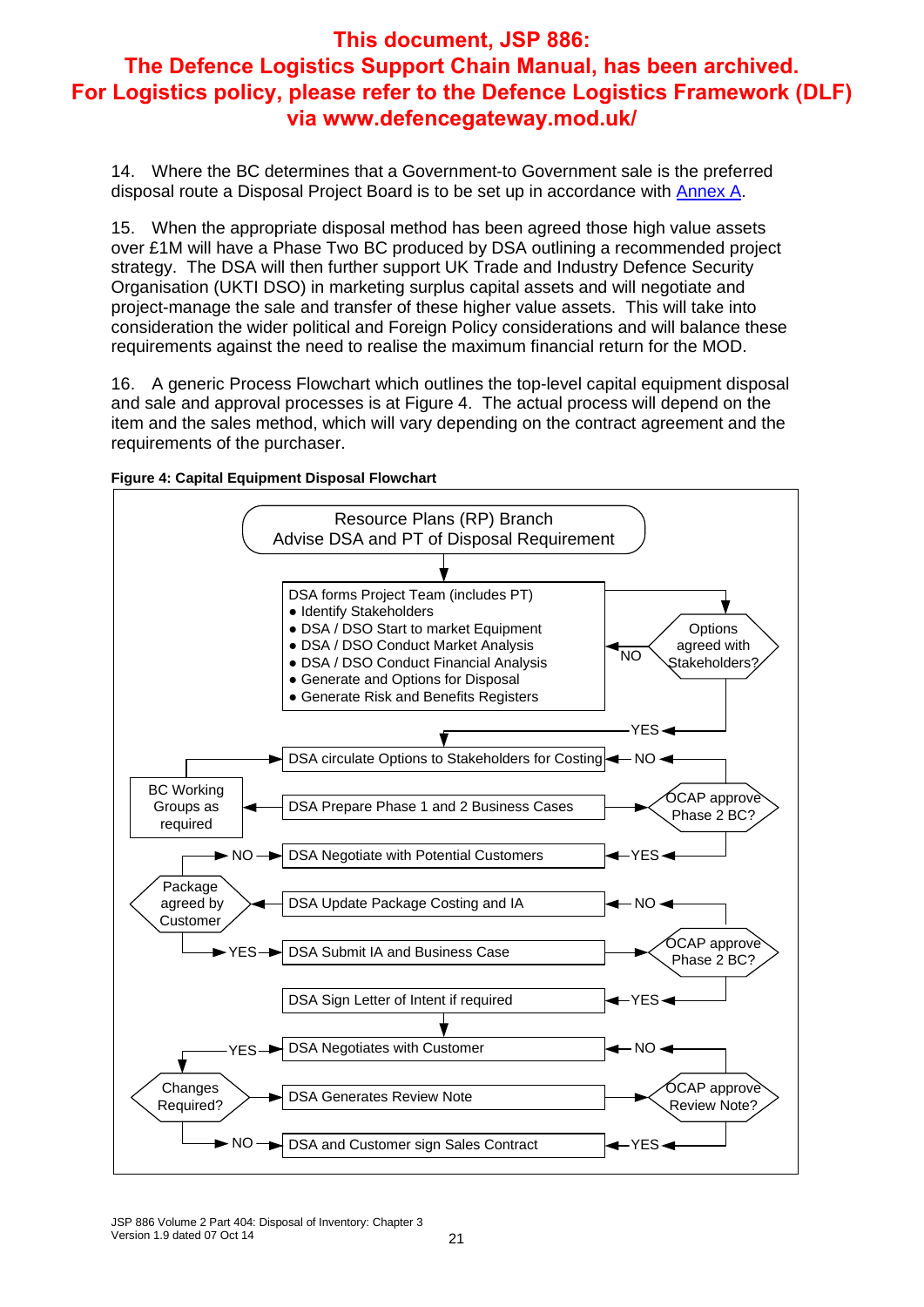#### **DISPOSAL PROGRAMME**

#### **Materiel Strategy**

17. On confirmation of OSD, see Figure 5, the fleet managers from the PT and FLC are to plan for equipment and materiel drawdown which will be incorporated into the Inventory Plan and the final Disposal Plan for either Traditional or CLS items. See Chapter 2 (Disposal Plan) for further guidance.

18. Guidance is given in JSP 886 Volume 3 Part 10: Urgent Operational Requirement (UOR) on the disposal process for UORs.



**Figure 5: Confirm Out of Service Date**

19. The following organisations are to be consulted on the revision of the Disposal Plan and the production of the draft Disposal Programme: FLC, LCS, DSA and, if so supported, the CLS Provider. Internally the PT is to involve the IM and Commercial staff. The aim is to outline the following:

a. **Timeline.** Expected equipment drawdown process and timelines (all at OSD or a rolling programme).

b. **Modification.** Design changes, Post Design Services (PDS) and modifications are to be reduced to the minimum required to satisfy safety and operational requirements.

c. **Equipment and Repairable Repair Strategy.** Review repair strategy and reduce future repair requirements to ensure minimum support to satisfy training and operational requirements.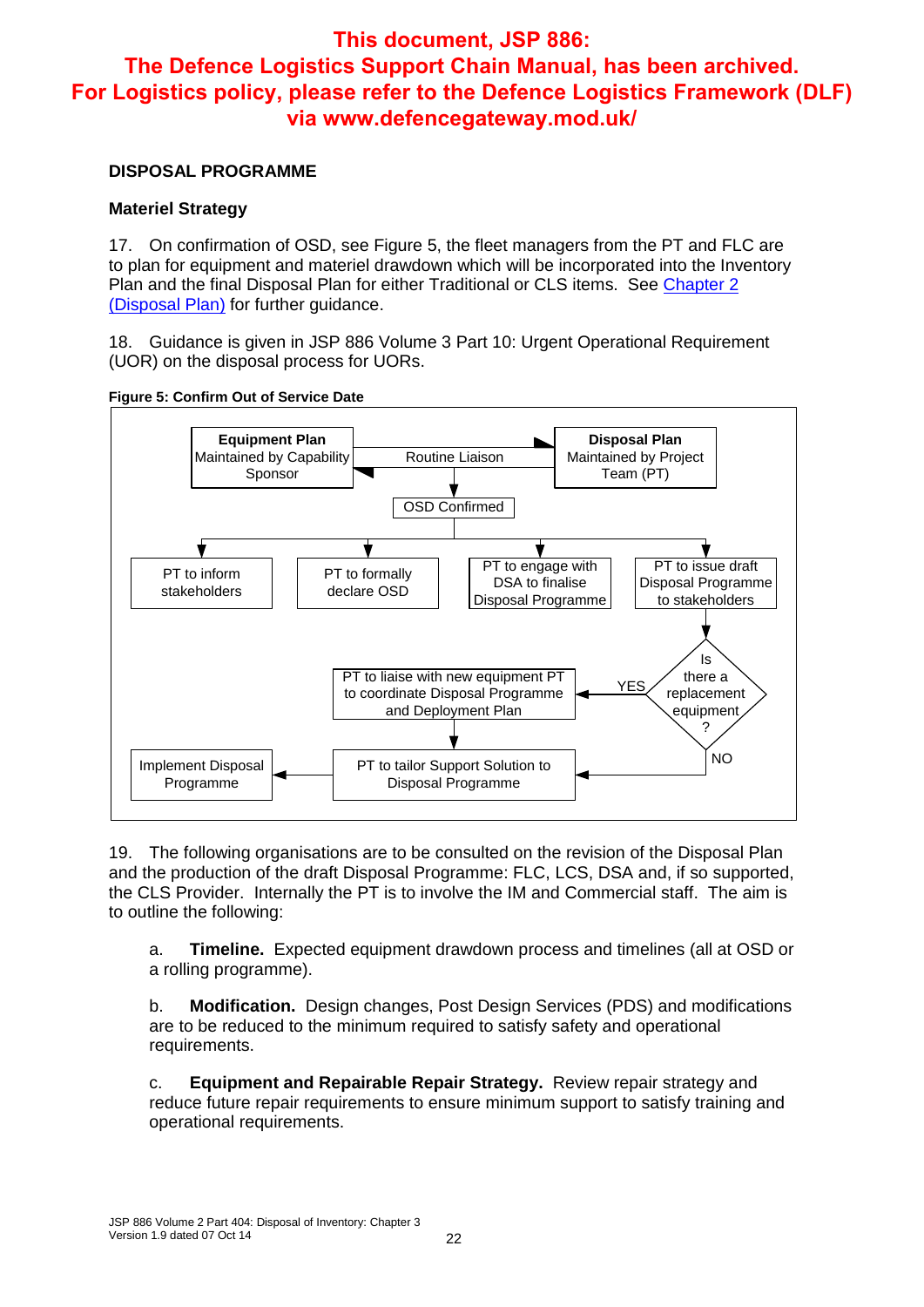d. **Consumables Strategy.** Model expected fleet and spares usage profile and adjust procurement to match. Seek guidance from DES IMOC SCP on modelling assistance that may be required to:

(1) Minimise procurement to satisfy training and operational requirements.

(2) Identify items unique to the equipment and declare for disposal.

(3) Indentify items used by other equipments and transfer using the Single Item Ownership (SIO) rules at JSP 886 Volume 2 Part 3: Single Ownership of Items of Supply in the Defence Inventory.

20. For CLS-supported equipments the contract is to be tailored to incorporate the required elements of the above leading towards the end of contract date.

#### **Declaration of OSD**

21. It is mandated that PTs raise a declaration for the confirmed OSD. It is recommended that 18 months before, but not later than one year prior to OSD, the PT issues a DIN declaring the equipment's planned OSD.

22. The PT is to formally inform the stakeholder community of the intention to significantly change the size or use of an equipment fleet, including the confirmation of the OSD. Guidance on the following points is to be made in the declaration:

a. The policy for any phased withdrawal, part fleet disposal and / or deployment plan for replacement equipment.

b. Repair policy.

c. Sales requirements, both current and future and the resulting policy for publications, spares support, Special Tools and Test Equipment (STTE) and storage requirements.

d. The policy and process covering the handling of any classified items.

e. Planned Disposal route.

f. Identification of those parts of the equipment to be maintained to specified safety standards and any requirements for reclamation of spares.

g. Resource Issues; changes in support, manpower and equipment which may be required.

h. Training; the requirement or otherwise for both operator and maintenance training.

i. Any changes in Post Design Services (PDS) and modification activity which may affect the support and operation of the equipment.

j. At OSD, dependent upon the agreed equipment drawdown programme, the PT is to commence the final drawdown for both traditionally-supported items and those managed under CLS provision. On completion of final drawdown prior to instigating the final disposal programme PTs, in conjunction with FLCs, are to ensure that no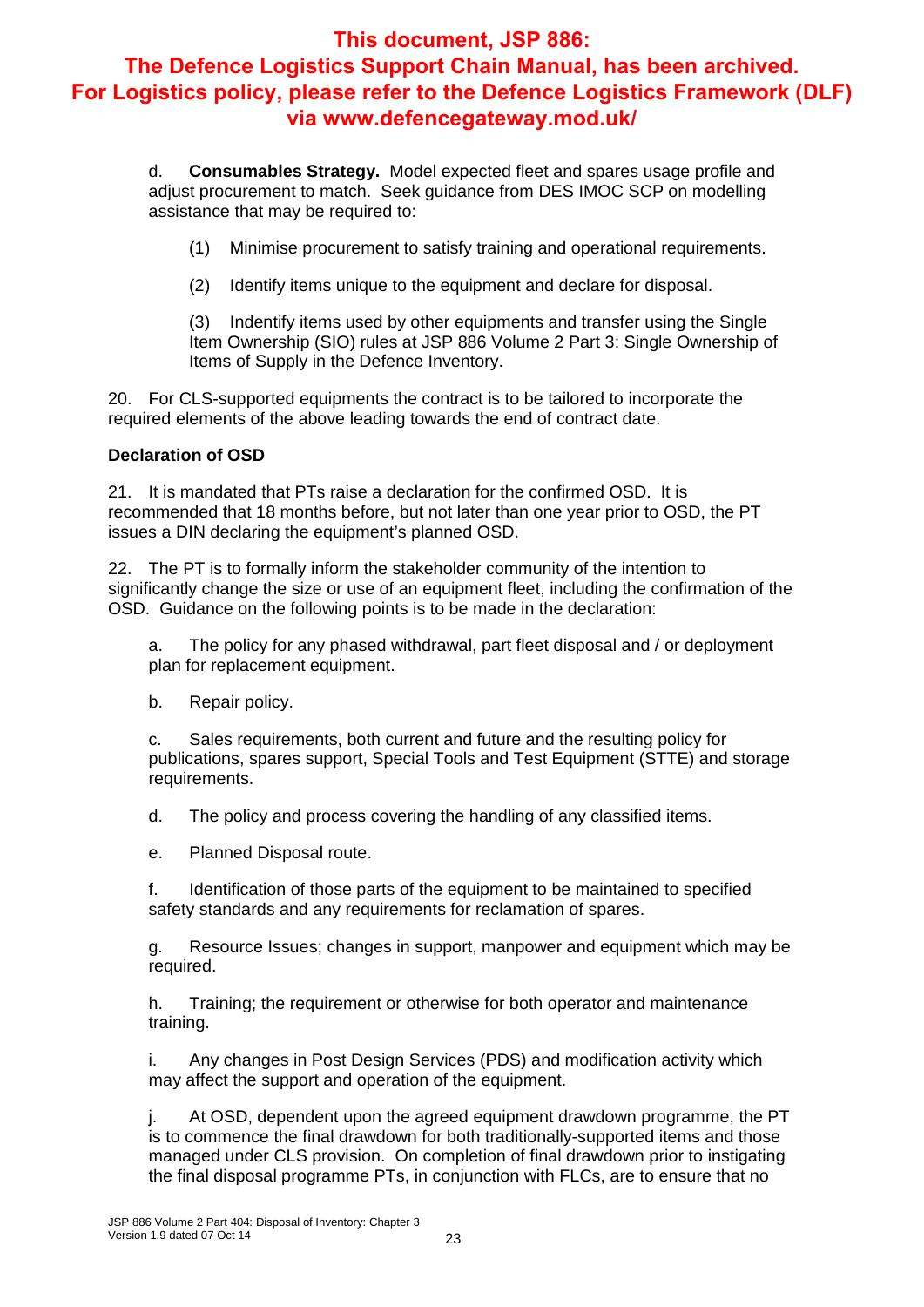stock is held on deployed IS. PT and DSA will then instigate the disposal programme in accordance with current disposal guidance.

k. As a safety factor it is recommended, no earlier than two years after final disposal action has been taken, that the PT staff commence action to remove the old NSNs from the BIS. This is to include liaison from OSD with the UK National Codification Bureau (UKNCB) to identify related NSNs and to update the ISIS records, see JSP 886 Volume 2 Part 4: NATO Codification.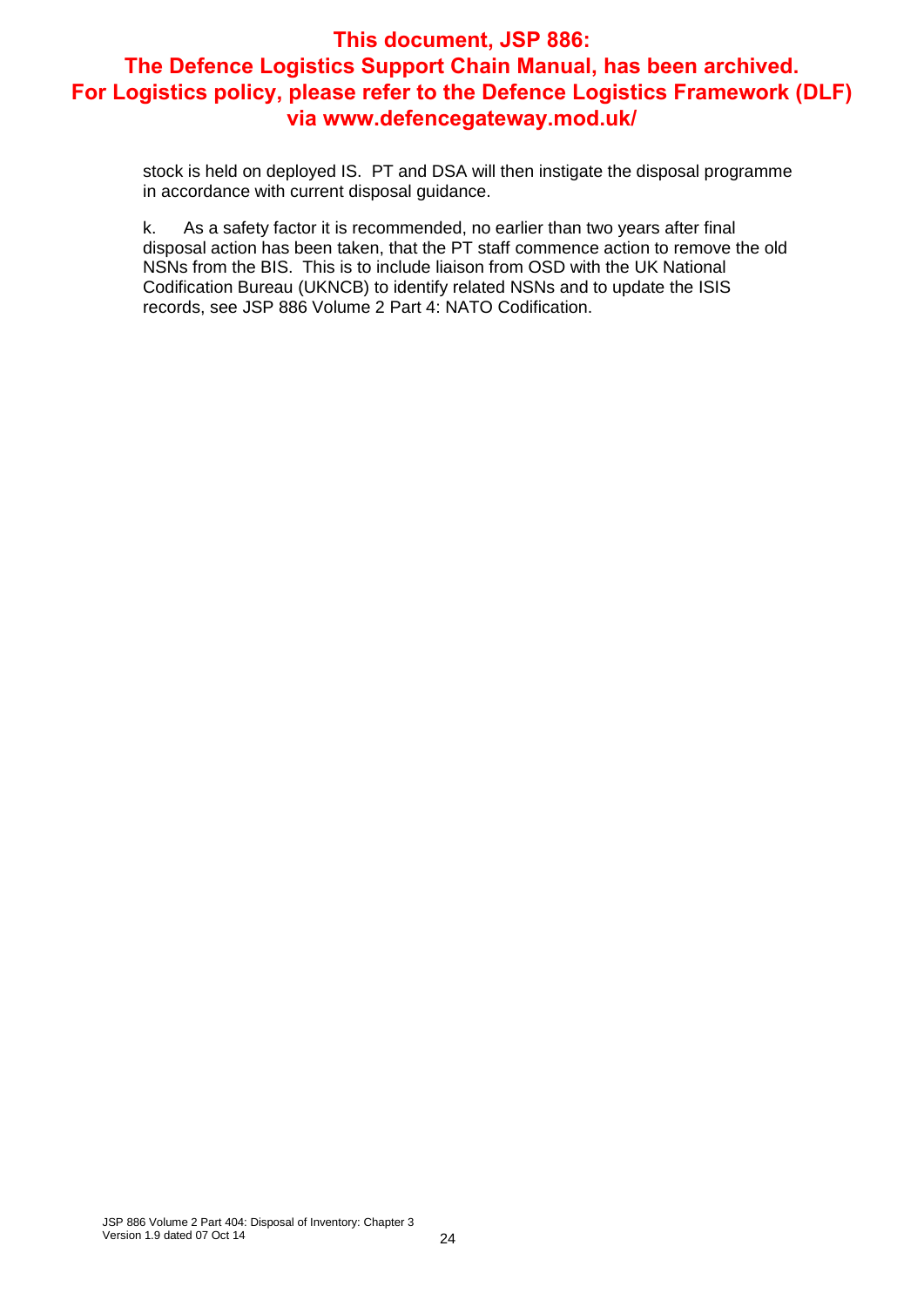#### **ANNEX A: CAPITAL EQUIPMENT DISPOSAL PROJECT BOARD**

(Introduced at Paragraph 16)

1. This Annex describes a generic Disposal Project Board Structure and Terms of Reference which is to be adopted for Capital Equipment Disposals. A Project Board will be established as soon as Phase 1 Business Case (BC) has determined that a Government-to-Government sale is the preferred disposal route. This should occur at the earliest date possible, before decisions regarding the customer are decided.

2. A Project Board may oversee a single project or a group of projects that are linked.

#### **Disposal Project Board Role**

3. The role of the Disposal Project Board is to:

a. Ensure that the project is properly captured and resourced within an inter-TLB Joint Business Agreement between the DE&S and Central TLBs. This should include endorsing funding and manpower limits for the project.

b. Take on responsibility for, and ensure the project is consistent with, wider political / governmental requirements and constraints, e.g. export licensing, environmental, safety, and humanitarian issues; for example, the use of aid. This will be captured during the Joint Project Marketing Board, which attended by Other Government Departments (OGDs) and International Policy desks within MOD.

c. Provide strategic direction to industry and DSA / DE&S on the delivery of the project. Ensure the contracting strategy is consistent with the principle of providing best Value for Money (VFM) for MOD and / or UK plc.

d. Establish and deploy an effective internal and external Communications Strategy including handling Parliamentary Questions and Freedom of Information issues.

e. De-conflict resource allocation, prioritise resources and project delivery where resource conflict occurs within a group of projects being overseen by the Board. Reconcile differences in opinion and approach, and resolve disputes arising from them.

f. Oversee delivery to the customer of the total package solution including a short/medium and longer-term post sale support strategy.

g. Ensure the project's scope aligns with the BC. Monitor the project against the criteria agreed in the BC and ensure effort and expenditure are consistent with that approved in the BC.

h. Act as the key interface with the customer (e.g. country) and report progress and issues to key project stakeholders (eg HDES, Dir IM, DCS).

i. Ensure that a Project Director is appointed with a clearly defined role and responsibilities and provide authoritative advice and guidance to the Project Director.

j. Keep the project scope under control where emergent issues force changes to be considered.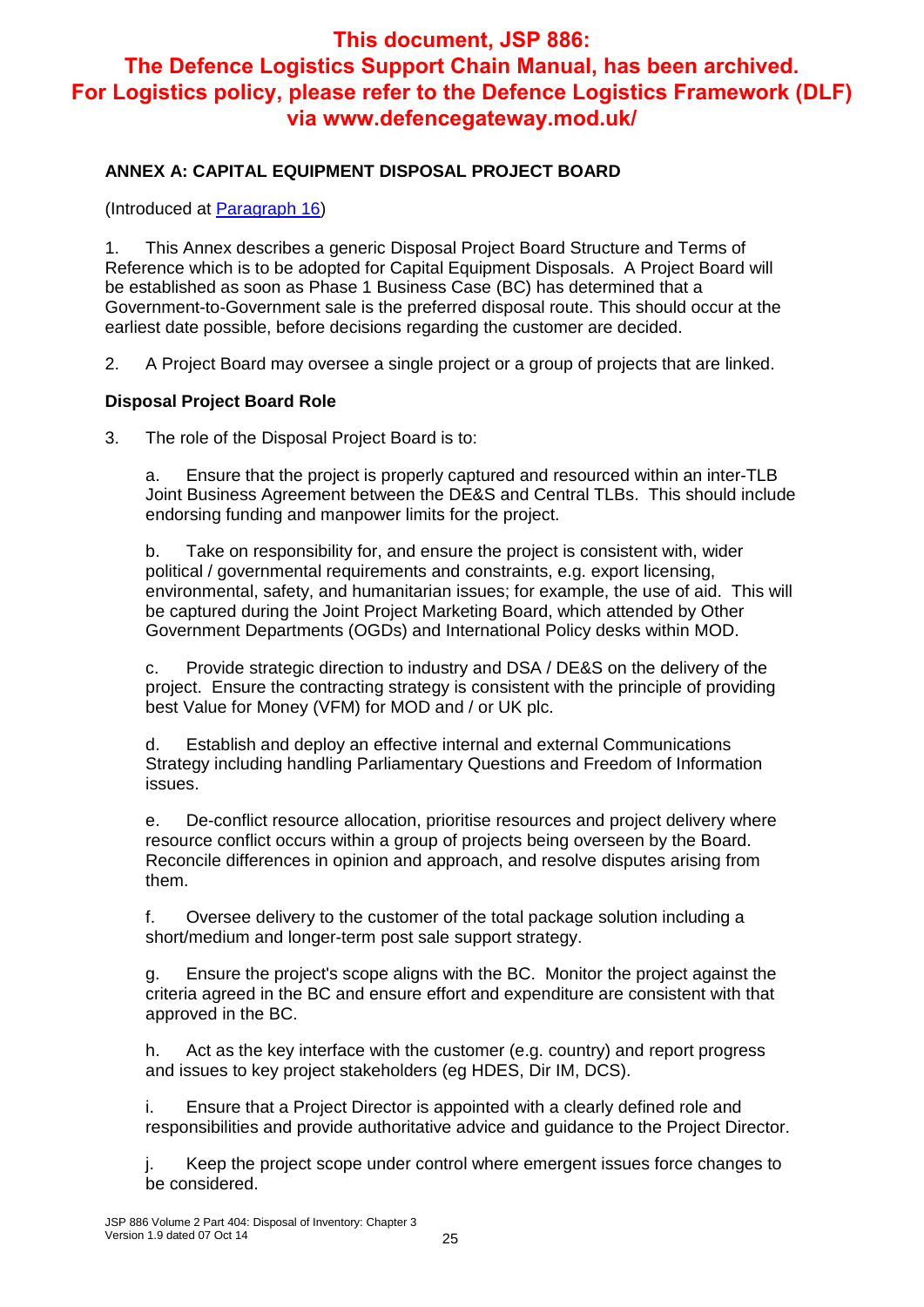- k. Report on project progress to those responsible at a high level, e.g. Ministers.
- l. Consider wider issues such as Political or ITAR implications.

#### **Disposal Project Board Membership**

4. **Chairman.** The appointment of the chairman will be determined on a case-by-case basis for each project. The chairman will act as Disposal Project Sponsor and will be responsible to the Chief of Defence Materiel.

- 5. **Permanent Members.** The following will be permanent members:
	- a. Defence Sales Organisation (DSO): Appropriate Regional Director
	- b. DE&S / DSA: Project Manager, Project Accountant / Finance Officer
	- c. Other DE&S: Asset owning PT, Commodity PTs, Commercial Staff.

6. **Co-opted Members.** The following will be co-opted to the Project Board as determined necessary by the chairperson:

- a. Contributing PTs and Business Units.
- b. Resource Plans (RP) Branches.
- c. TLBs.
- d. Security Staff.
- e. Other Government Departments. For example, DEFRA, DTI, FCO.
- f. Industry Representative(s).
- g. International Policy and Planning (IPP).
- h. Director Intellectual Property Rights (DIPR).

#### **Meetings**

7. The Board shall meet at least quarterly, although it may be necessary to meet more frequently in the early stages of the project.

#### **Project Director – Roles and Responsibilities**

8. The Project Manager will be accountable to the Project Board for the delivery of both the MOD and Industry aspects of Government-to-Government sales. The Project Manager will be responsible for:

a. Delivering the customer requirements within the constraints of the BC and / or Sales Agreement.

b. Managing the financial resources allocated to the project, supported by Financial personnel as required.

c. Project planning and establishing an acceptable programme of activities.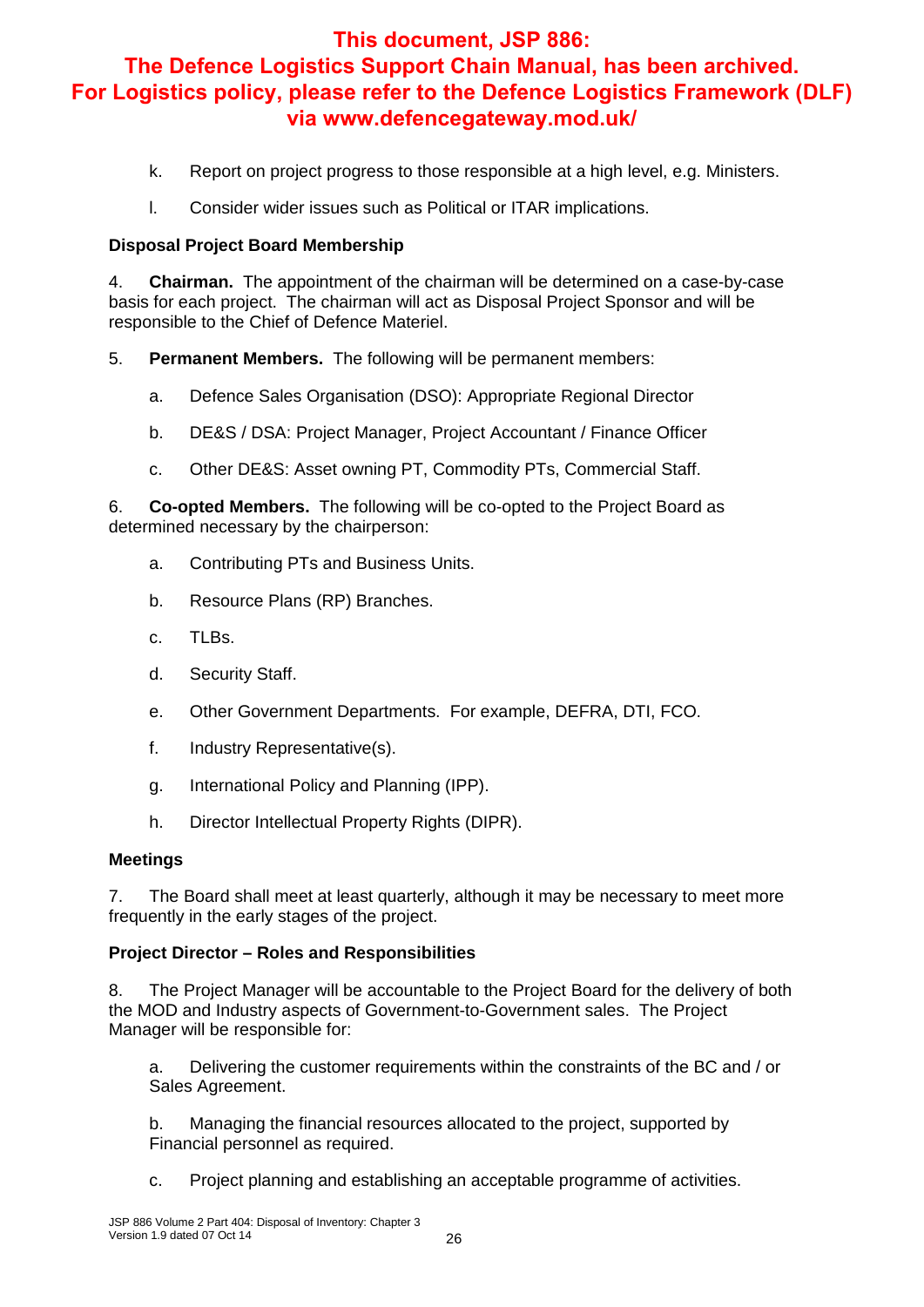d. Establishing an initial project Risk Assessment and a Risk Management Strategy.

- e. Establishing appropriate commercial and financial support arrangements.
- f. With the support of the Project Board, to establish a Project Team.
- g. Managing Project progress against criteria established in the Project Plan.
- h. Chairing Project Review Meetings.
- i. Chairing Project Risk Review Meetings.
- j. Providing advice and direction to the Project Team as necessary.
- k. Monitoring the project's progress and initiating corrective action as necessary.
- l. Reporting to the Project Board on project progress and all related matters.

m. Monitoring the established programme highlighting any changes to the Project Risk Management Strategy as they become apparent.

- n. Ensuring that a Project Action List is maintained.
- o. Ensuring that a Project Decision Register and Project Diary are maintained.
- p. Ensuring that a Risk Register is maintained.
- q. Undertaking all the necessary day-to-day activities as the project dictates.
- r. Monitoring the project's progress and initiate corrective action as necessary.
- s. Maintaining effective communications with all key stakeholders.
- t. Ensuring that Project Evaluations are completed at agreed stages.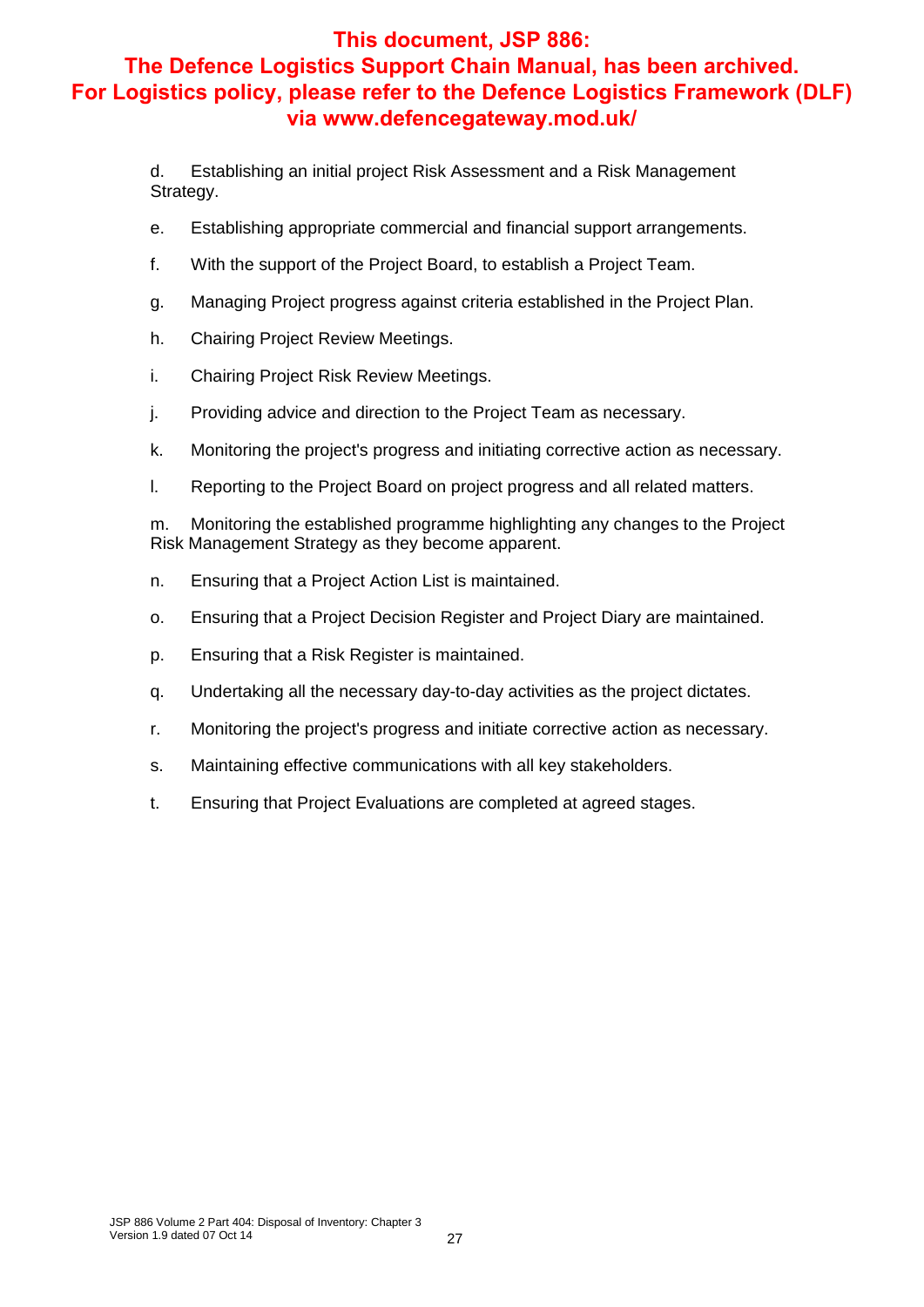## **CHAPTER 4: ROUTINE DISPOSAL**

#### **INTRODUCTION**

1. Routine Disposal assessments are to be carried out by the PTs managing the materiel. All items are to be reviewed routinely by Inventory Management (IM) staff. Where the review indicates that usage of the item has decreased or stopped the IM is to investigate full provision position.

#### **DISPOSAL RECOMMENDATION**

2. Where an item is in surplus the Base Inventory System (BIS) will produce a partial or total Disposal Recommendation. Before carrying out the investigation the IM is to check that the following detail is correct on the recommendation:

a. The assets are correct, particularly any dues in. Where appropriate any requisition or contract dues in are to be reduced or cancelled.

b. The validity of the liabilities (reserves and earmarks) are to be checked and cancelled where appropriate.

c. Long-Term Buy items should be retained if the equipment to which they apply is still in service.

d. Any additional information known to the PT / EA, particularly changes introduced by modifications and changes of equipment use.

#### **DISPOSAL INVESTIGATION**

3. The investigation is to consider:

a. Has the item been made obsolete by the full or partial adoption of a modification? If it has the EA is to be consulted to determine if the pre-modification item has to be supported for a partial fleet and / or a given implementation period. If there is no requirement to support the pre-modification item then the immediate full disposal is to be considered.

b. Is the item recorded as being uniquely used on an equipment that is no longer in service? Recent usage is to be investigated with demanding units to establish what equipment is being supported. If it is established that a legitimate equipment is being supported the item is to be transferred to the owning PT under Single Item Ownership (SIO) policy.

c. Is an apparent future requirement being created by the algorithm placing too much emphasis on historic usage? If there have been no recurring demands in the last 4 years the EA is to be consulted about the lack of usage. If there is no identifiable future requirement then the immediate full disposal of the item is to be considered.

d. Has there been no usage since the item was originally procured? If there have been no recurring demands in the last 4 years the EA is to be consulted about the lack of usage. If there is no identifiable future requirement then the immediate full disposal of the item is to be considered.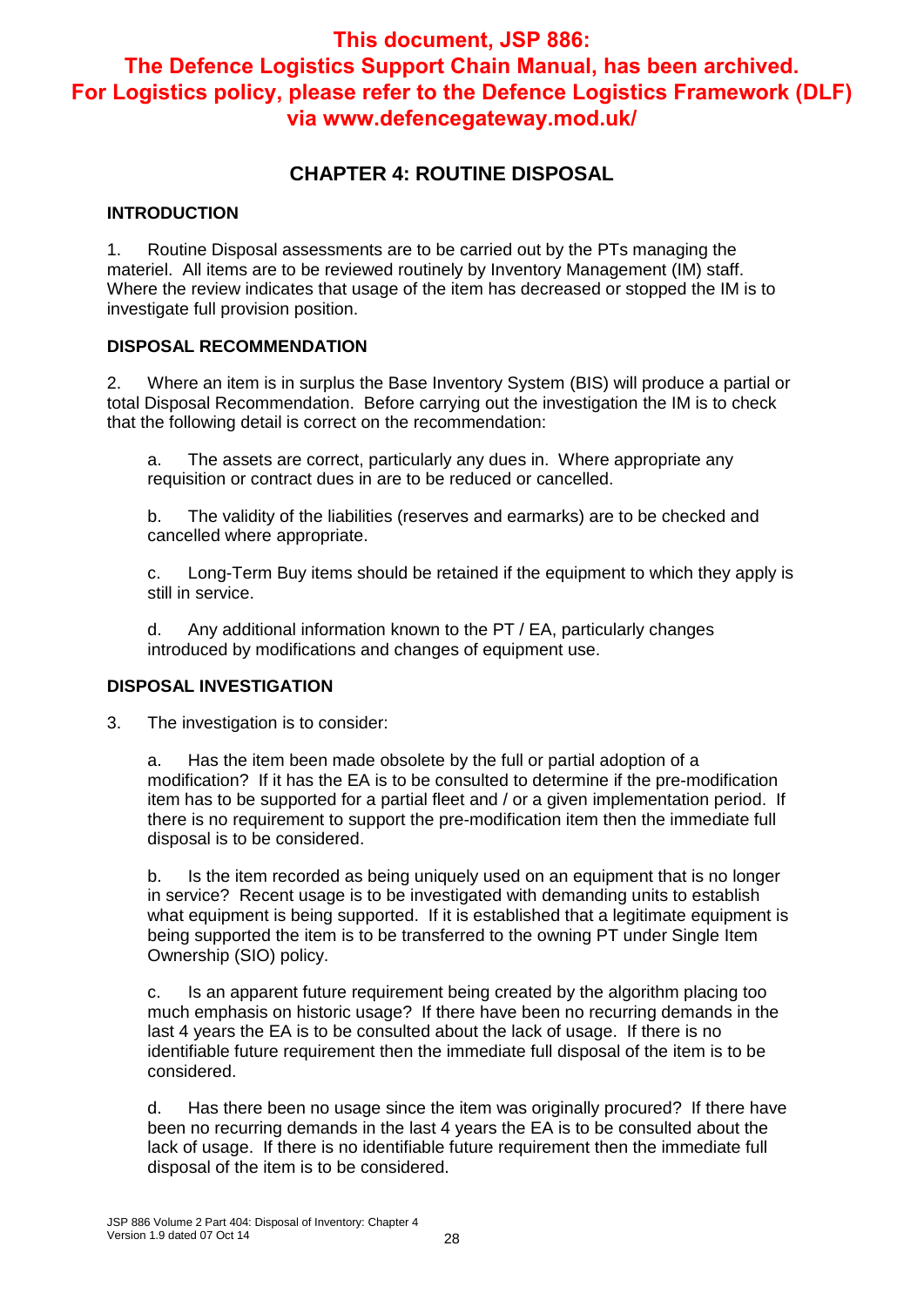4. If the materiel is surplus the following are to be actioned:

a. Disposal Restrictions are to be referred to the appropriate authority.

b. Where a number of MATCONs are held, which are to be disposed of and in what order.

c. When stock is held in more than one location, take advice from LCS whether disposal should be from one location first.

d. Where a full disposal is to be considered, a risk that the item may have to be procured in the future has to be taken.

e. Are there Assets in Industry (AiI) as a result of Government Furnished Equipment (GFE) or other loans? Further guidance is given in JSP 886 Volume 4 Part 4: Government Furnished Equipment.

#### **Item Identification**

5. The decision to declare materiel surplus rests with the owning PT who must be satisfied that there is no further practicable use for the materiel and that it is truly surplus to MOD requirements, not just PTs, before declaring it surplus. Where an item is recorded as being used by more than one PT, the owning PT is to ensure that the item is considered to be surplus by the other users. The stock of materiel can be totally or partially surplus:

a. **Totally Surplus.** This is where an item has been declared surplus, typically because the equipment which it was used on has been taken out of service. The PT is to take action to ensure that deployed stocks are included in the subsequent disposal action. Technical Documentation will need to be cancelled or amended to remove reference to the item. LogIS parameters are to be set to prevent future procurement.

b. **Partially Surplus.** This is where the item is still required but the stocks are excessive for the expected usage. This could be due to initial over procurement, increased equipment reliability or reduced equipment utilisation.

#### **Logistical Analysis**

6. Where it is difficult to determine the quantity of an item to declare surplus, modelling can inform the decision. Logistical Analysis which can range from a simple spreadsheet to a full system Multi Indenture, Multi Echelon (MIME) model, can give a level of assurance to the PT that the materiel is surplus. The level of analysis is dependent on cost, operational risk and the complexity of the system or equipment under review. Further guidance can be found in JSP 886 Volume 2 Part 2: Project Team Inventory Planning.

#### **RECORDING OF DISPOSAL DECISIONS**

7. The disposal investigation and decision (full disposal, partial disposal or retention) is to be recorded, including details of the IM and EA advice; see Recording of Decisions.

#### **DECLARATION**

8. The quantity is to be declared to DSA.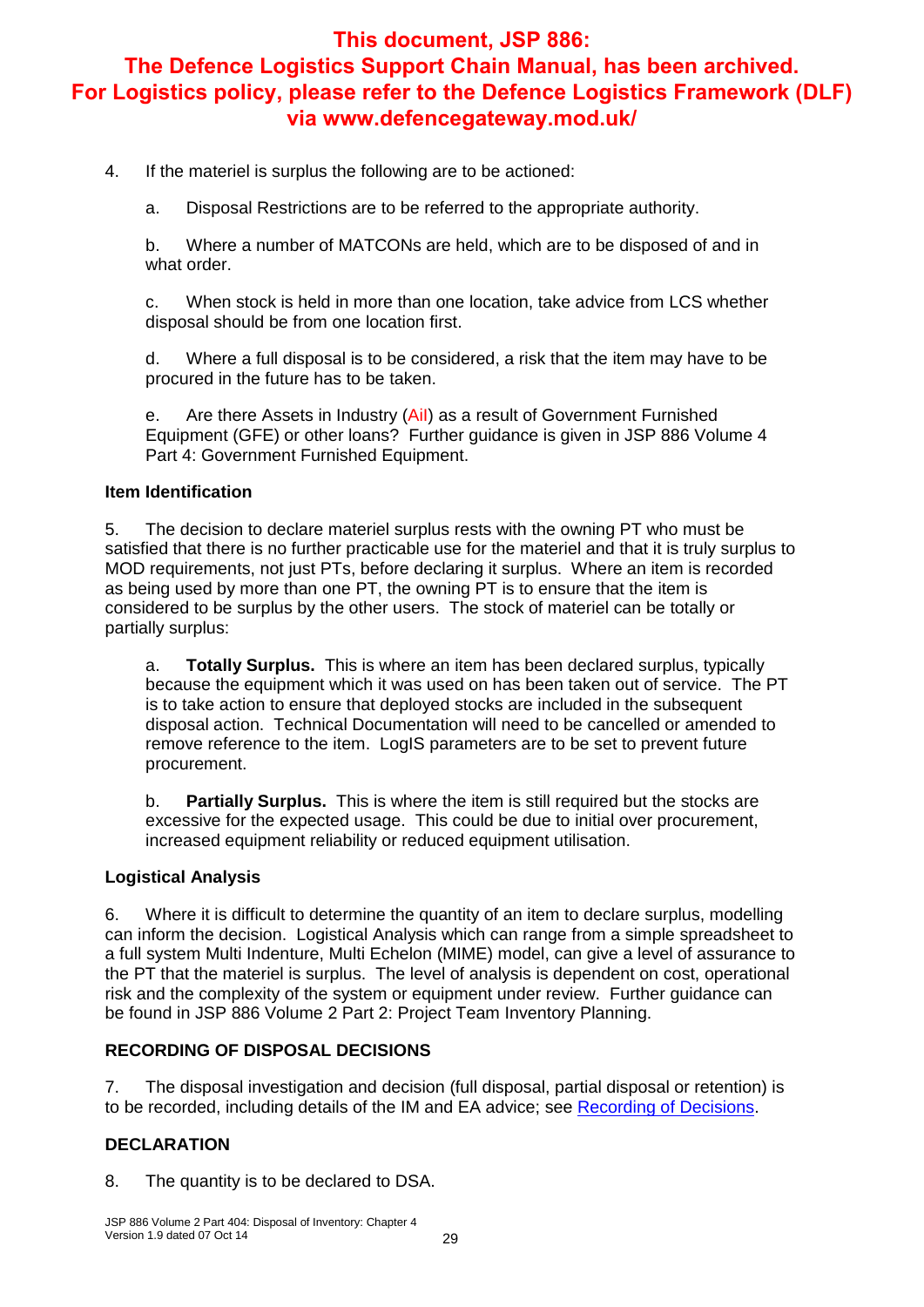## **CHAPTER 5: DISPOSAL EXERCISES**

#### **INTRODUCTION**

1. Disposal Exercises are planned tasks to identify surplus inventory by the analysis of inventory accounts and the investigation of physical holdings. Disposal Exercises can be carried out by PTs and OCs but are usually initiated and supported by DES IMOC Support Chain Process (SCP) Stock Transformation Programme Team (STPT). Analysis shows that the majority of surplus materiel identified in these exercises has been retained in the Defence Inventory due to a failure to carry out Equipment Disposal or Routine Disposal correctly.

2. These projects often have specific instructions associated with them stating the criteria for identifying surpluses and may have modified declaration processes. Further guidance on the Combat Air sponsored disposal exercise (Project HERCULES) is available at 2011DIN04-136: DE&S Combat Air Disposal of Air Spares and Non-Explosives Armament Stores Instructions.

#### **PROCESS**

3. Normally SCP-STPT will assume lead responsibility for the identification of possible surplus inventory. Where Disposal Exercises are managed by another entity, normally OCs or PTs, best practice will be shared with SCP-STPT.

#### **Indentify Surplus Inventory**

4. The scope and method of identifying surplus inventory is to be defined during the initiation of the Disposal Exercise. There are 2 main methods of identifying surplus inventory:

a. Analysis of stock accounts against given criteria such as date of last issue, predicted future usage and excess stock quantities.

b. Physical inspection of storage locations to identify static and slow-moving stock. Stock that is not held on the stock account and / or the main account is to be included. Stock that cannot be readily identified is to be segregated and photographs taken to assist identification by OCs, PTs and Units.

#### **Indentify Stock Owner**

5. The owner of the surplus stock is to be identified wherever possible from account records and / or package markings.

a. **Owner Indentified.** Details of the surplus stock are to be passed to the owner for investigation and a disposal decision. The stock owner is to provide feedback on the action taken.

b. **Owner not Identified.** If the PT owner of the surplus stock cannot be identified the flowchart at Figure 6 below, is to be used to determine who will take the disposal decision. The relevant OC is determined by SCP-STPT or the Disposal Team leader allocating the item to the most appropriate OC based on item description and other relevant information.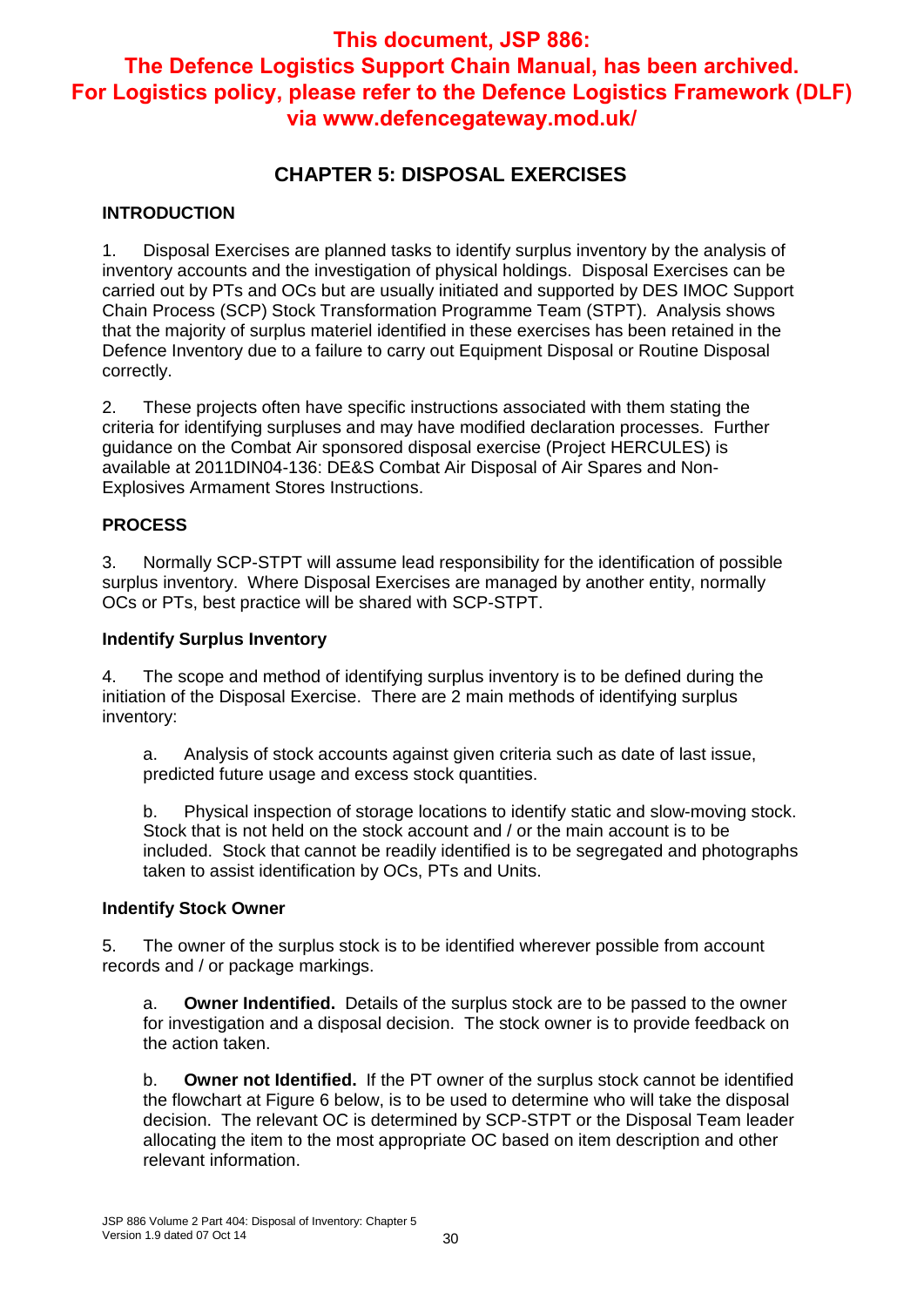

Figure 6: Disposal Decision Process for Unidentified (Orphaned) Items

#### **Sentencing Materiel Surplus**

6 The owning PT or the Joint Sentencing Panel will consider candidate items within 10 working days of the notification. The Joint Sentencing Panel will comprise representatives of the OC and SCP / Disposal Team and will decide if the stock is surplus or not. Any decisions to retain stock identified as potentially surplus must be supported by appropriate justification.

 $\mathbf{7}$ **Quantity to Declare.** Where possible items are to be declared as totally surplus as this achieves the greatest storage and administrative savings to the MOD. When deciding quantities of items to be declared surplus the following factors are to be considered:

a. Probable future use of the item. What is the expected future usage including reserves and training? Consider past usage including programme and non-recurring use and future equipment utilisation.

 $b.$ Difficulty of future procurement.

Storage and administrative costs. What resources will be required to retain the c. item?

d. Where a partial disposal is being considered, is it worth while?

Disposal Decision Checklist. The owner or Joint OC / SCP sentencing panel will 8. determine if the item is in surplus by considering the following factors:

- If the parent platform is still in service? a.
- Has the item moved in the preceding four years? b.
	- $(1)$ Exempting recently acquired items.
	- Taking into account refit periodicity.  $(2)$
- C. If the item is serviceable or un-serviceable.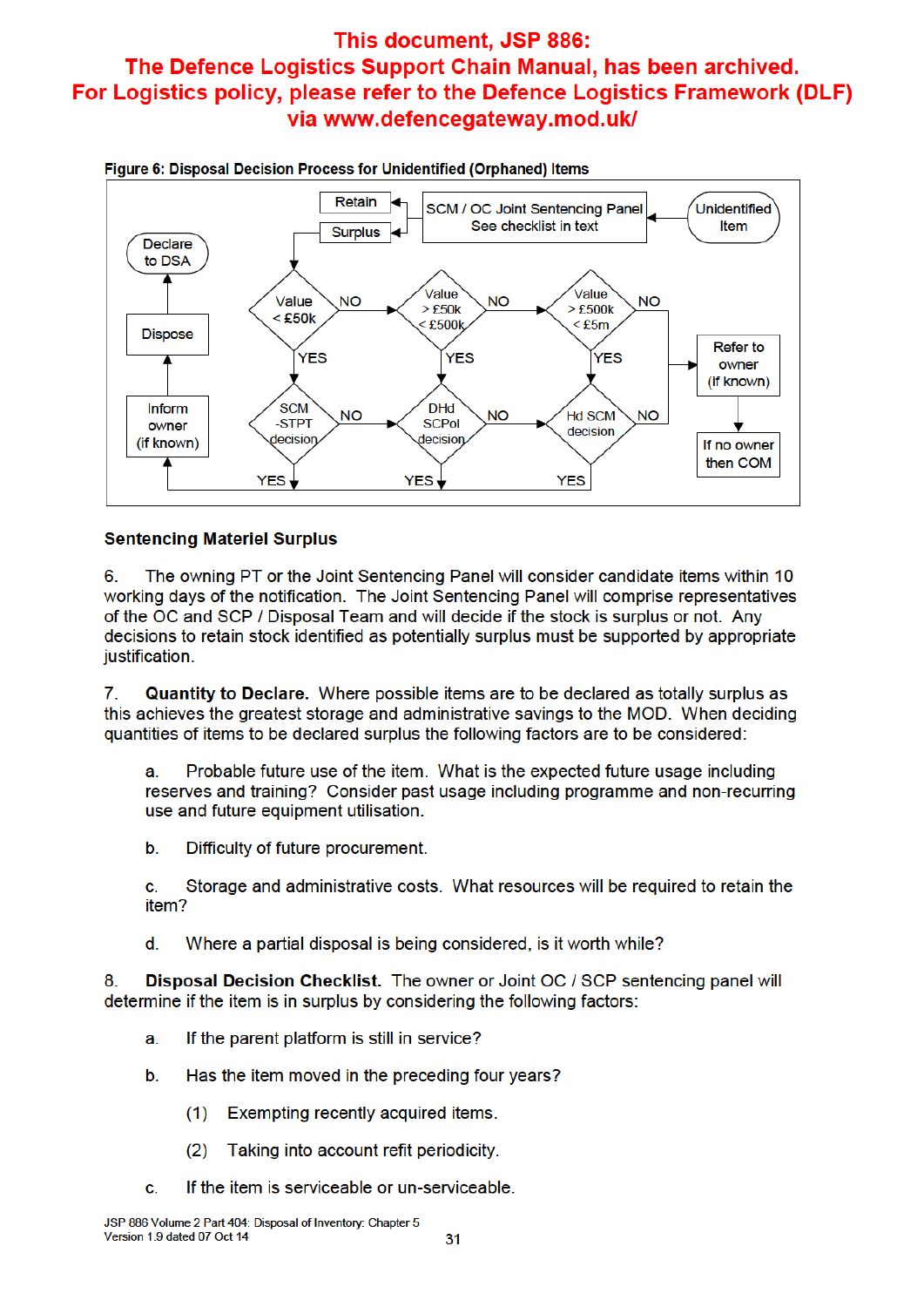d. If the item is subject to International Trade in Arms Regulations (ITAR) or Multi-National (MN) acquisition agreements?

- e. Does the item form part of an 'earmark' or war reserve?
- f. If the item is part of a lifetime buy.
- g. If the item is retained for future valid use.

#### **Declaration of Surplus Items for Disposal**

9. Once the formal decision to dispose has been taken the managing organisation (PT or SCP PTST / Disposal Team) are to declare the items to DSA for disposal.

#### **Disposal Records**

10. The managing organisation (PT or SCP PTST / Disposal Team) are to maintain records of the items considered by the Disposal Exercise, the quantities and the decisions taken.

11. Where the disposal has been managed by SCP PTST / Disposal Team copies of the records are to be passed to the owning PT, if known.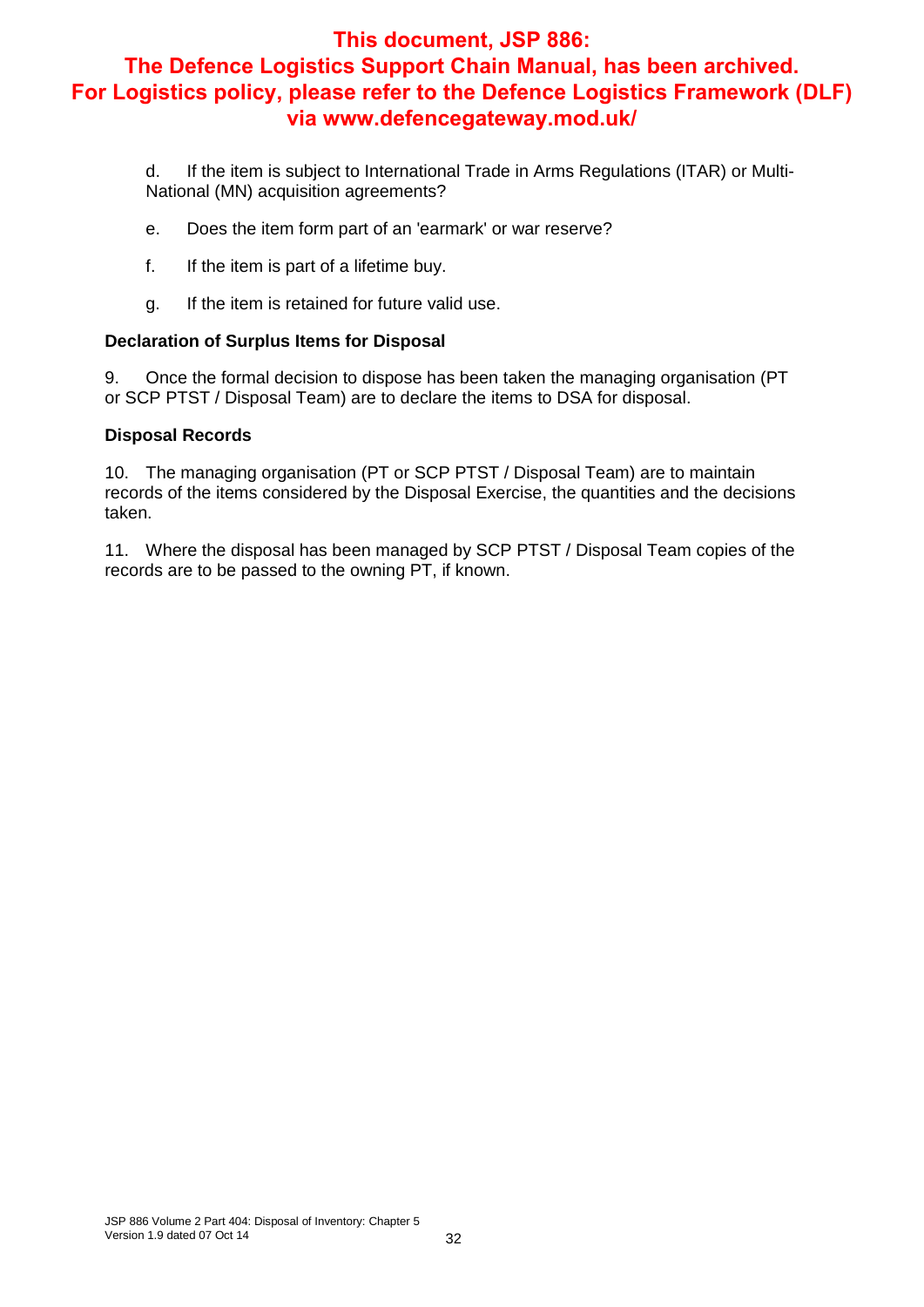## **CHAPTER 6: FINANCIAL ACCOUNTING FOR THE DISPOSAL OF SURPLUS MATERIEL**

#### **INTRODUCTION**

1. This chapter details the Financial Accounting treatment that is applied to the disposal of surplus non-property assets including Fixed Assets, Capital Spares, Raw Materials and Consumables (RMC) and the management of receipts in line with the accounting treatment found in JSP 472: Financial Accounting and Reporting Manual.

2. For further assistance and guidance contact:

DES Fin FA-Planning Tel: Mil: 94240 Ext 2069, Civ: 01869 256069.

DES Fin FA-IAET AsstHd Tel: Mil: 9679 Ext 83759, Civ: 0306 798 3759.

#### **ASSET VALUATION**

3. DSA will, once the materiel has been declared for disposal, establish the Net Realisable Value (NRV) of the individual asset with a Net Current Replacement Cost (NCRC). The NCRC of an item is the Basic Materiel Price (BMP) recorded on the managing Inventory System. DSA will ensure regular liaison occurs with the Shared Service Centre (SSC) and Asset Management Enabling Team (AMET) in order to determine progress. Note that all values are VAT exclusive in accordance with JSP 472 guidance.

4. After declaration to DSA that an asset is surplus, PTs are to continue to manage their assets and ensure that inspections, maintenance and preparation for disposal are being conducted until such time as the asset is physically removed from their custody.

#### **Fixed Assets**

5. Except for Capital Spares and Consumable Stock, DSA will establish the NRV and communicate this to the Defence Business Services (DBS) Asset Data Management Team (ADMT) and SBSO to enable any adjustments or impairments to the asset value which are required to be posted into the accounts.

6. Where an asset is sold in a later financial year, it may mean that an impairment reversal will be required. The owning PTs are responsible for monitoring this, and the associated impact on the Non Cash Resource Departmental Expenditure Limit (RDEL) Control Total. PTs are to ensure that the AMET are notified of the details of all reversals to impairments of Non Current Assets.

7. Once the PT has declared the asset for disposal DSA will raise an Asset Change Notification (ACN) to DBS FAPC/SBSO to enable the appropriate accounting transactions to be carried out against the surplus asset.

8. For vehicles held on the MERLIN system an ACN is not required to be passed to DBS FAPC as MERLIN feeds the relevant data directly to them, but DSA will use the ACN format as a good means of informing the requirement to transfer the asset when it is removed from MERLIN.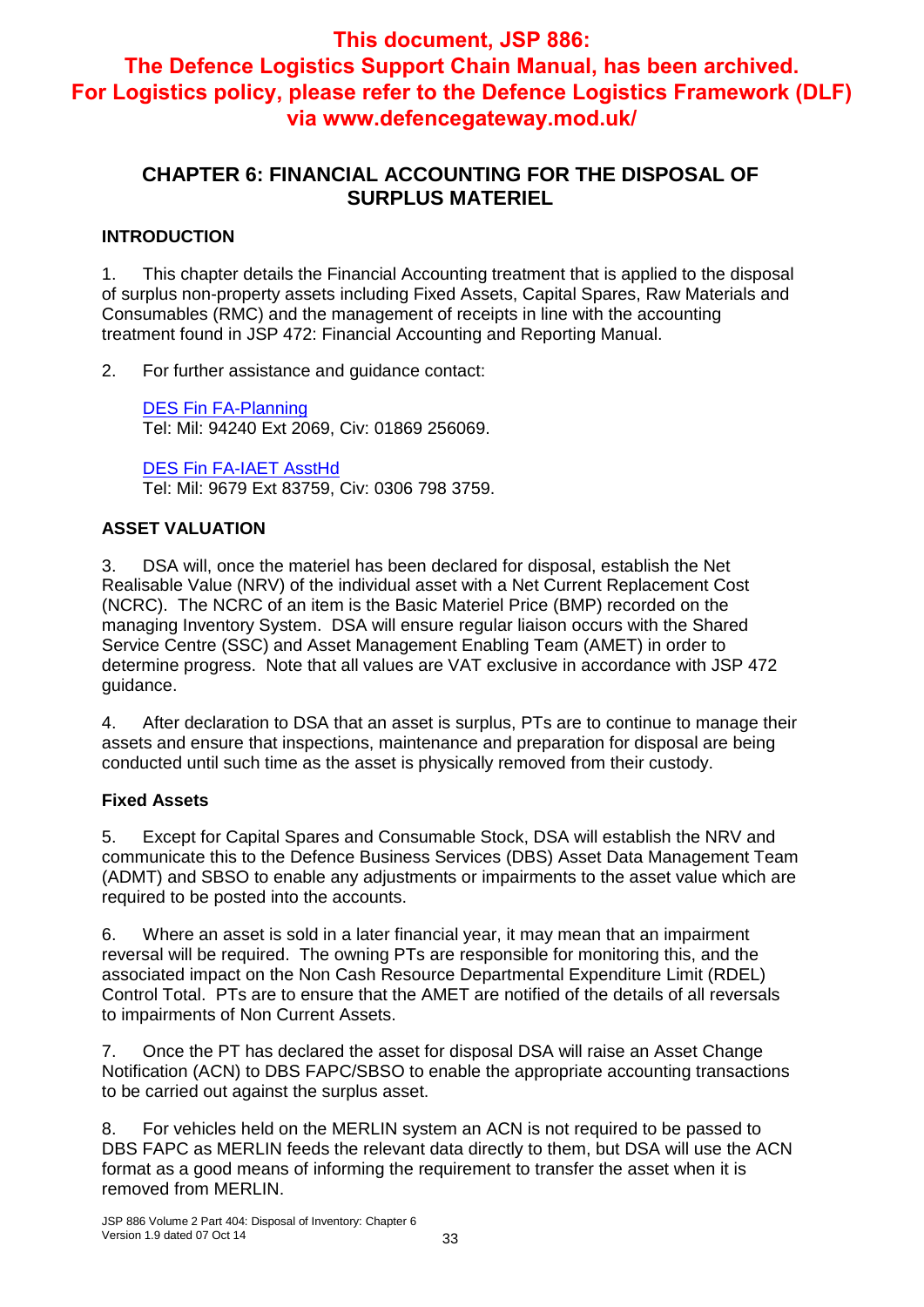9. The owning PTs are to manage the impairment of all surplus Non Current Assets for which they are responsible. PTs are to ensure that the AMET are notified of the details of all impairments of Non Current Assets. DBS ADMT are to post the impairment values into the accounts upon receipt of the ACN from the PT.

#### **Fixed assets - NCRC greater than £10k**

10. Non-property assets are normally carried in the accounts at NCRC. On disposal a Net Realisable Value (NRV) for the asset will be determined by DSA (with the possibility that a reduction in cost, or impairment, is required) and forwarded to the SBSO who will perform the relevant accounting treatment. This will enable relevant journals to be produced by the appropriate finance team to impair the asset or establish the stock provision.

11. DBS FAPC will raise a GL10 in the form of a journal, which will transfer the surplus assets from the main Asset Register to DSA accounts. Only those that have been declared as surplus will be transferred. From the point of transfer, the assets are dealt with solely by DSA. DSA will calculate the NRV, SBSO will however continue to account for any impairment.

#### **Fixed Assets - NCRC £10k or less**

12. Assets at or below the £10K threshold will have a suitably determined NRV attached. DSA will record and inform PTs and SBSO of any material changes to NRVs.

#### **Capital Spares (CS) and RMC**

13. PTs as the owner of CS and RMC are responsible for the items until they are disposed of by DSA, albeit that the value of the assets is held on DSA's Statement of Financial Position (SoFP) once the PT has taken disposal action on the stores system (CRISP and SS3) or completed the DAF (SCCS).

14. CS and RMC are normally held at Net Book Value (NBV), Gross Book Value (GBV) less depreciation or provision. On marking the items for disposal on the stores systems (SS3 and CRISP) the item is written off to zero NBV and the GBV is transferred to DSA's SoFP. This happens on SCCS items at the end of the DAF process. When the item is actually disposed of by DSA the GBV of the item will be removed from the DE&S SoFP.

#### **DISPOSAL COSTS**

15. The PTs are to meet all disposal preparation costs until the Asset Declared for Disposal (ADD) transfers from the SBSO to DSA. The PTs will have raised an Impairment journal to reduce the value of the ADD based on the information provided by FAPC. The Asset Impairment will be the difference between the NBV of the Asset Declared for Disposal, and the Net Realisable Value (NRV) minus any costs to bring the Asset to a condition where it can be sold, plus costs incurred by the Agent in selling the Asset. Under Clear Line of sight, the value of the Impairment journal will be charged to the owning PTs Accounts.

16. Financial assurances are obtained from Project Financial Accounts identifying the full cost of disposals; these details are to be made available by PT finance staff and are to indicate if the financial objectives have been achieved. This process forms an important input for Post Project Evaluation.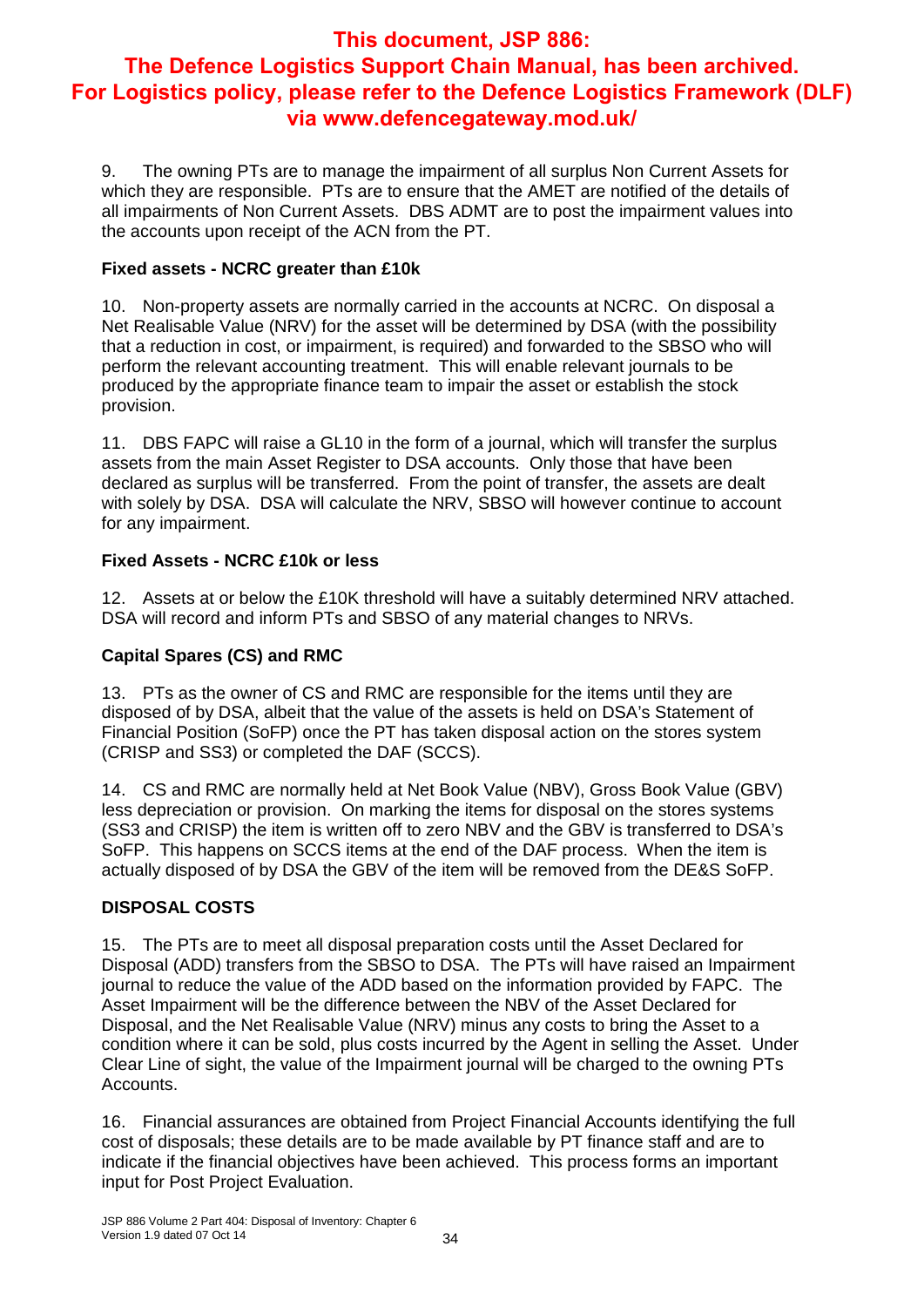#### **DISPOSAL RECEIPTS**

17. DSA will retain and account for all disposal receipts on behalf of DE&S.

#### **LOCAL SALES**

18. Local disposals may only take place for Non Current Assets (excluding RMC & Capital spares) after written delegated authority and instructions are received from DSA Commercial. For local sales a sale return spreadsheet should be maintained by the unit and forwarded to DSA on a monthly basis. Local sales issues are dealt with by DSA on a case-by-case basis. For further assistance and guidance contact:

#### DES LCS LS-DSA-Commercial

Tel: Mil: 9677 Ext 02860 / 02861 Civ: 030 677 02860 / 02861. Tel: Mil: 9424 Ext 02013 Civ: 01869 256013.

#### **ACCOUNTING FOR DISPOSALS**

19. Assets that are still in use during the disposal process will remain on the SBSO Fixed Asset Register until the actual date of disposal when the monetary values will be transferred to DSA.

20. Separate project accounts for those disposals with an individual value of over £1m NRV will be implemented by DSA. All other disposals are accounted for on a pooled basis.

21. When final disposal of the asset takes place DSA will undertake all necessary accounting treatment and ensure that accurate data is held on the final value total irrespective of whether this is a positive or negative balance. All information regarding the financial accounting treatment of the disposed assets will be retained by DSA for audit purposes.

#### **Orphaned Items – Delegation of Financial Powers**

22. DFin AAC shall instigate investigation for cases where neither the Project PT nor the Supplier PT can be established for an asset from the data supplied by a Contractor. Where the investigation, fails to confirm ownership of these assets and due diligence has taken place to discover whether the assets are still required, and neither owner nor requirement can be found, they are to be treated as orphaned surplus assets. Dir IM has the delegated authority to dispose of these orphaned assets.

23. Where the disposal decision is taken within SCP in respect of orphaned items, the letters of delegation will be issued by Dir IM.

a. SCP-STPT will be responsible for authorising disposals under £50k.

b. DHd SCP-STPT will be responsible for authorising disposals worth from £50k to under £500k.

c. Head SCP will be responsible for authorising disposals worth from £500k to under £5m.

d. Disposals worth £5m and over will be referred to DE&S COMs.